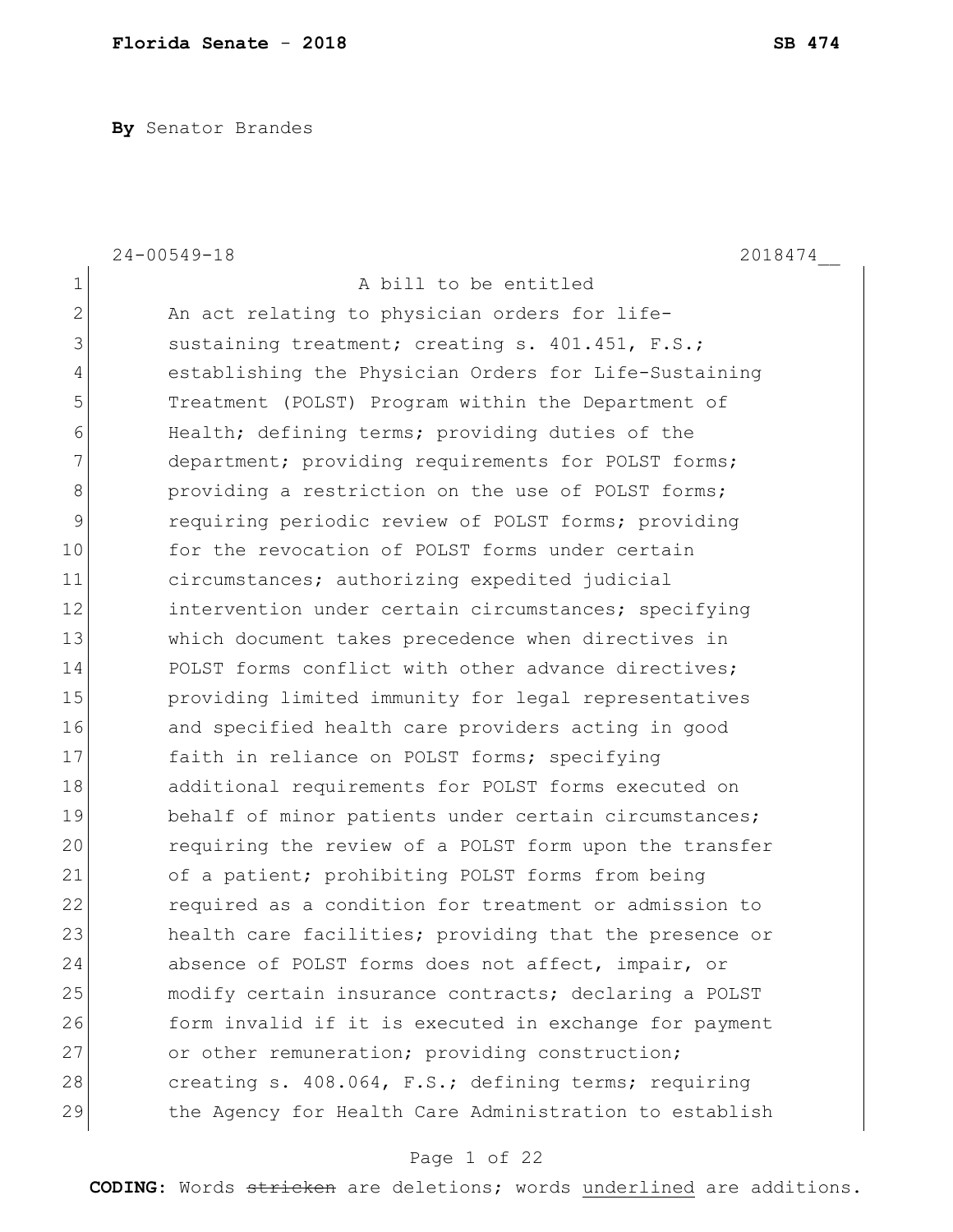|    | $24 - 00549 - 18$<br>2018474                           |
|----|--------------------------------------------------------|
| 30 | and maintain a database of compassionate and           |
| 31 | palliative care plans by a specified date; providing   |
| 32 | duties of the agency; authorizing the agency to        |
| 33 | subscribe to or participate in a public or private     |
| 34 | clearinghouse in lieu of establishing and maintaining  |
| 35 | an independent database; amending ss. 400.142 and      |
| 36 | 400.487, F.S.; authorizing specified personnel to      |
| 37 | withhold or withdraw cardiopulmonary resuscitation if  |
| 38 | presented with a POLST form that contains an order not |
| 39 | to resuscitate the patient; providing immunity from    |
| 40 | criminal prosecution or civil liability to such        |
| 41 | personnel for such actions; providing that the absence |
| 42 | of a POLST form does not preclude physicians or home   |
| 43 | health agency personnel from withholding or            |
| 44 | withdrawing cardiopulmonary resuscitation under        |
| 45 | certain conditions; amending s. 400.605, F.S.;         |
| 46 | requiring the Department of Elderly Affairs, in        |
| 47 | consultation with the agency, to adopt by rule         |
| 48 | procedures for the implementation of POLST forms in    |
| 49 | hospice care; amending s. 400.6095, F.S.; authorizing  |
| 50 | hospice care teams to withhold or withdraw             |
| 51 | cardiopulmonary resuscitation if presented with POLST  |
| 52 | forms that contain an order not to resuscitate;        |
| 53 | providing immunity from criminal prosecution or civil  |
| 54 | liability to hospice staff for such actions; providing |
| 55 | that the absence of a POLST form does not preclude     |
| 56 | physicians from withholding or withdrawing             |
| 57 | cardiopulmonary resuscitation; amending s. 401.35,     |
| 58 | F.S.; requiring the Department of Health to establish  |

# Page 2 of 22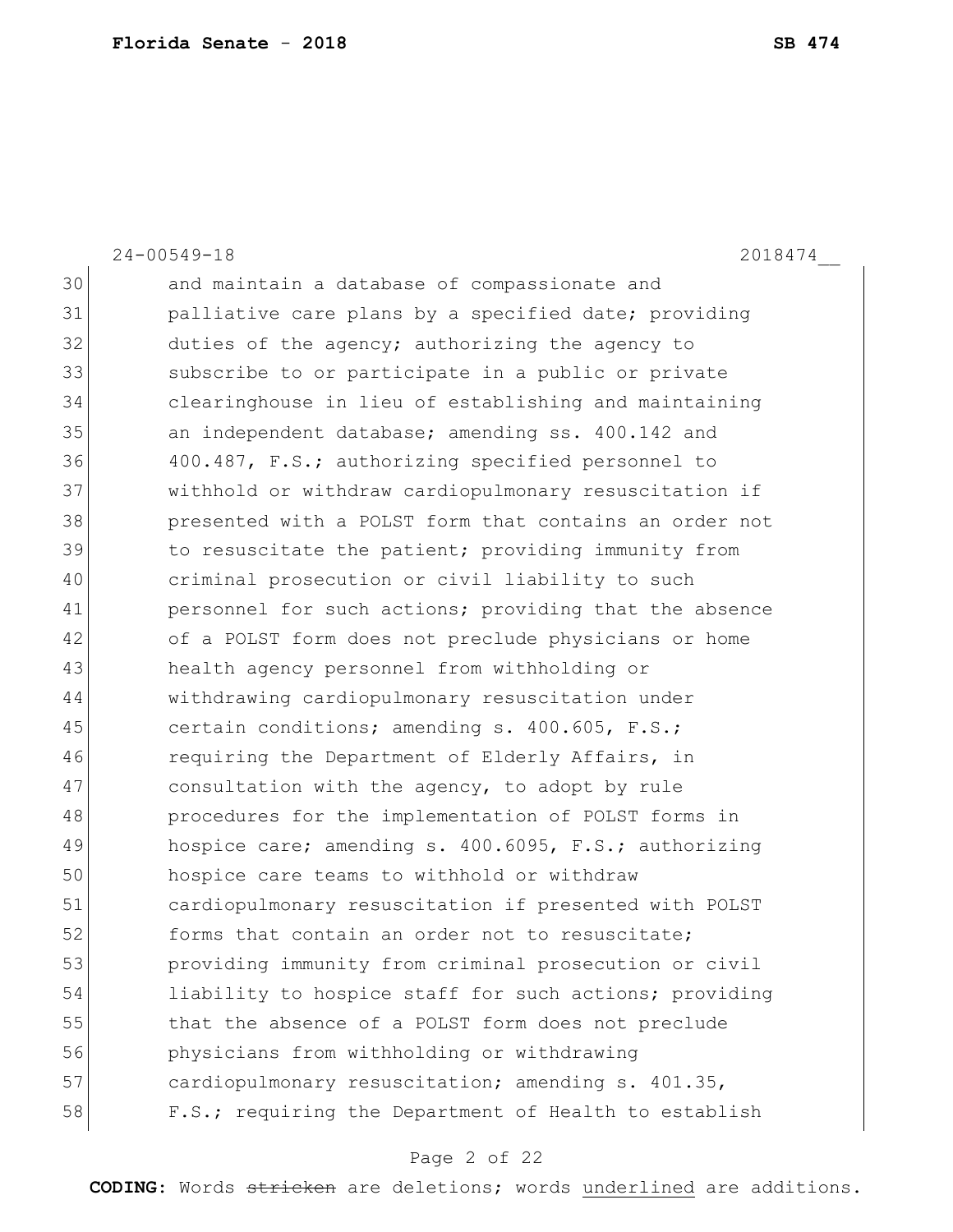|    | $24 - 00549 - 18$<br>2018474                           |
|----|--------------------------------------------------------|
| 59 | circumstances and procedures for honoring certain      |
| 60 | POLST forms; amending s. 401.45, F.S.; authorizing     |
| 61 | emergency medical personnel to withhold or withdraw    |
| 62 | cardiopulmonary resuscitation or other medical         |
| 63 | interventions if presented with POLST forms that       |
| 64 | contain an order not to resuscitate; amending s.       |
| 65 | 429.255, F.S.; authorizing assisted living facility    |
| 66 | personnel to withhold or withdraw cardiopulmonary      |
| 67 | resuscitation or the use of an automated external      |
| 68 | defibrillator if presented with POLST forms that       |
| 69 | contain an order not to resuscitate; providing         |
| 70 | immunity from criminal prosecution or civil liability  |
| 71 | to facility staff and facilities for such actions;     |
| 72 | providing that the absence of a POLST form does not    |
| 73 | preclude physicians from withholding or withdrawing    |
| 74 | cardiopulmonary resuscitation or the use of an         |
| 75 | automated external defibrillator; amending s. 429.73,  |
| 76 | F.S.; requiring the Department of Elderly Affairs to   |
| 77 | adopt rules for the implementation of POLST forms in   |
| 78 | adult family-care homes; authorizing providers of such |
| 79 | homes to withhold or withdraw cardiopulmonary          |
| 80 | resuscitation if presented with POLST forms that       |
| 81 | contain an order not to resuscitate; providing         |
| 82 | immunity from criminal prosecution or civil liability  |
| 83 | to providers for such actions; amending s. 456.072,    |
| 84 | F.S.; authorizing certain licensees to withhold or     |
| 85 | withdraw cardiopulmonary resuscitation or the use of   |
| 86 | an automated external defibrillator if presented with  |
| 87 | orders not to resuscitate or POLST forms that contain  |

# Page 3 of 22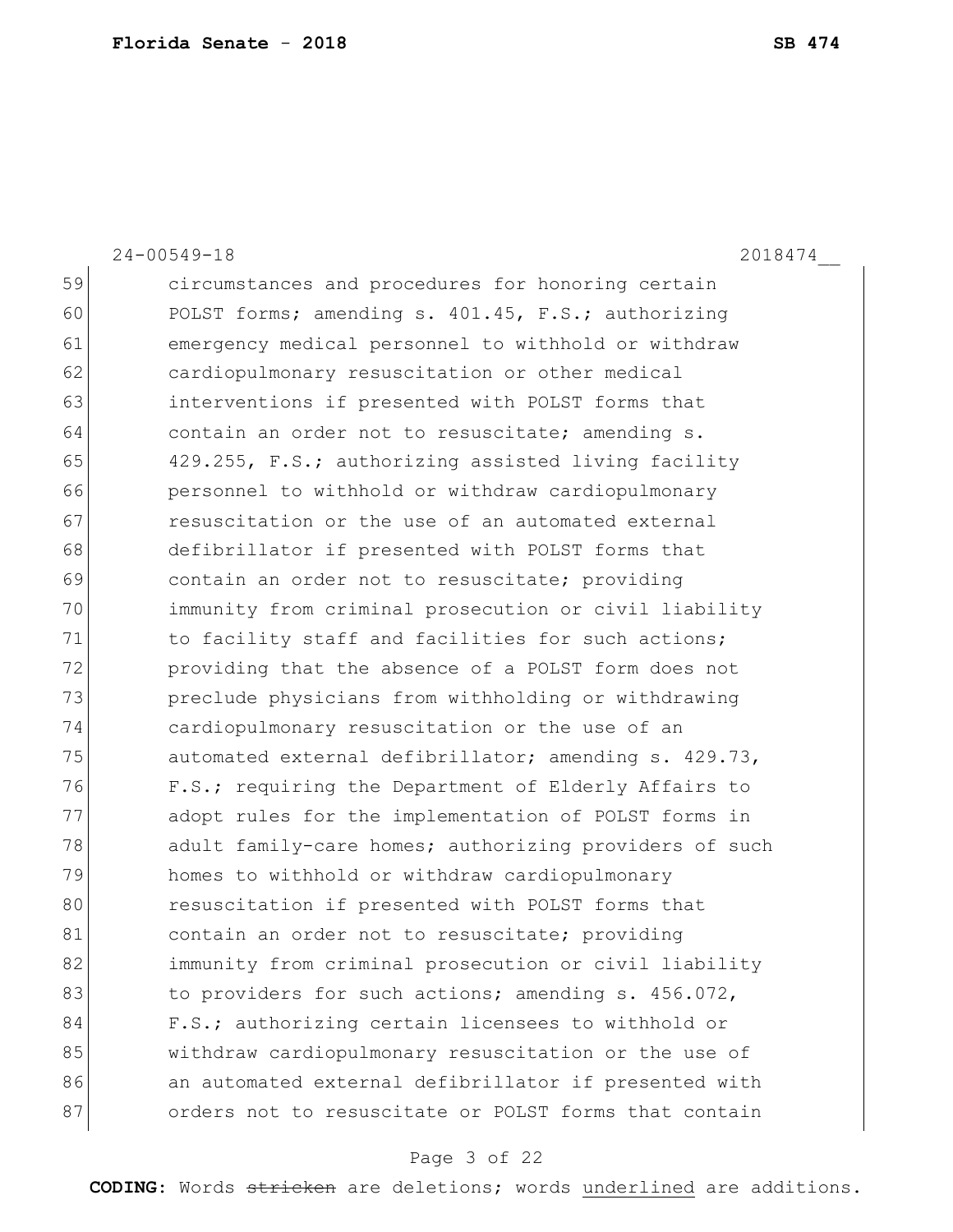|     | $24 - 00549 - 18$<br>2018474                                  |
|-----|---------------------------------------------------------------|
| 88  | an order not to resuscitate; requiring the Department         |
| 89  | of Health to adopt rules providing for the                    |
| 90  | implementation of such orders; providing immunity from        |
| 91  | criminal prosecution or civil liability to licensees          |
| 92  | for withholding or withdrawing cardiopulmonary                |
| 93  | resuscitation or the use of an automated external             |
| 94  | defibrillator or for carrying out specified orders            |
| 95  | under certain circumstances; providing that the               |
| 96  | absence of a POLST form does not preclude a licensee          |
| 97  | from withholding or withdrawing cardiopulmonary               |
| 98  | resuscitation or the use of an automated external             |
| 99  | defibrillator under certain conditions; amending s.           |
| 100 | 765.205, F.S.; requiring health care surrogates to            |
| 101 | provide written consent for POLST forms under certain         |
| 102 | circumstances; providing an effective date.                   |
| 103 |                                                               |
| 104 | Be It Enacted by the Legislature of the State of Florida:     |
| 105 |                                                               |
| 106 | Section 1. Section 401.451, Florida Statutes, is created to   |
| 107 | read:                                                         |
| 108 | 401.451 Physician Orders for Life-Sustaining Treatment        |
| 109 | Program.-The Physician Orders for Life-Sustaining Treatment   |
| 110 | Program is established within the Department of Health to     |
| 111 | implement and administer the development and use of physician |
| 112 | orders for life-sustaining treatment consistent with this     |
| 113 | section and to collaborate with the Agency for Health Care    |
| 114 | Administration in the implementation and operation of the     |
| 115 | Clearinghouse for Compassionate and Palliative Care Plans     |
| 116 | created under s. 408.064.                                     |

# Page 4 of 22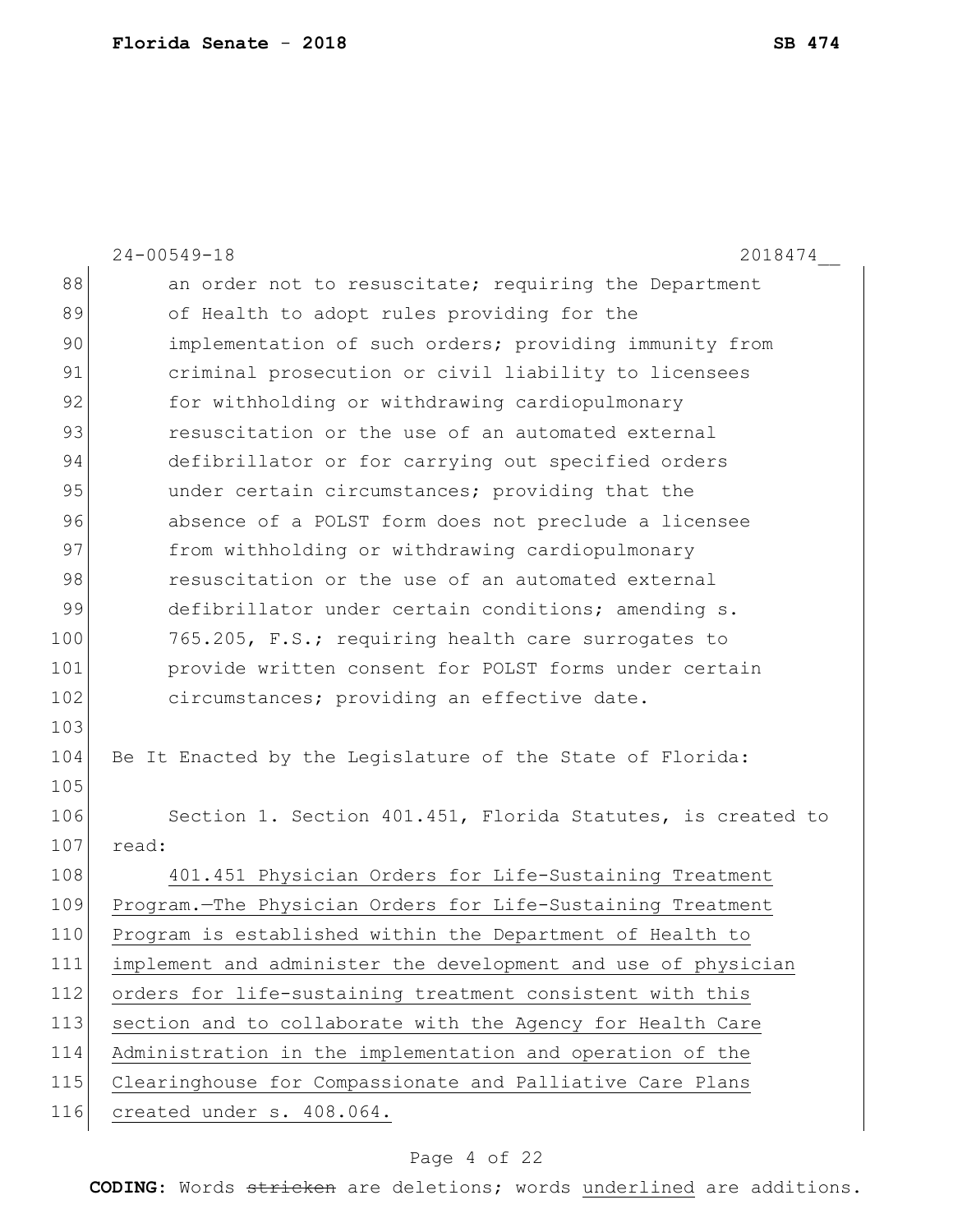|     | $24 - 00549 - 18$<br>2018474                                     |
|-----|------------------------------------------------------------------|
| 117 | (1) DEFINITIONS. As used in this section, the term:              |
| 118 | (a) "Advance directive" has the same meaning as provided in      |
| 119 | s. 765.101.                                                      |
| 120 | (b) "Agency" means the Agency for Health Care                    |
| 121 | Administration.                                                  |
| 122 | (c) "Clearinghouse for Compassionate and Palliative Care         |
| 123 | Plans" or "clearinghouse" has the same meaning as provided in s. |
| 124 | 408.064.                                                         |
| 125 | (d) "End-stage condition" has the same meaning as provided       |
| 126 | in s. 765.101.                                                   |
| 127 | (e) "Examining physician" means a physician who examines a       |
| 128 | patient who wishes, or whose legal representative wishes, to     |
| 129 | execute a POLST form; who attests to the ability of the patient  |
| 130 | or the patient's legal representative to make and communicate    |
| 131 | health care decisions; who signs the POLST form; and who attests |
| 132 | to the execution of the POLST form by the patient or by the      |
| 133 | patient's legal representative.                                  |
| 134 | (f) "Health care provider" has the same meaning as provided      |
| 135 | in s. 408.07.                                                    |
| 136 | (g) "Legal representative" means a patient's legally             |
| 137 | authorized health care surrogate or proxy as provided in chapter |
| 138 | 765, a patient's court-appointed guardian as provided in chapter |
| 139 | 744 who has been delegated authority to make health care         |
| 140 | decisions on behalf of the patient, an attorney in fact under a  |
| 141 | durable power of attorney as provided in chapter 709 who has     |
| 142 | been delegated authority to make health care decisions on behalf |
| 143 | of the patient, or a patient's parent if the patient is under 18 |
| 144 | years of age.                                                    |
| 145 | (h) "Order not to resuscitate" means an order issued under       |
|     |                                                                  |

# Page 5 of 22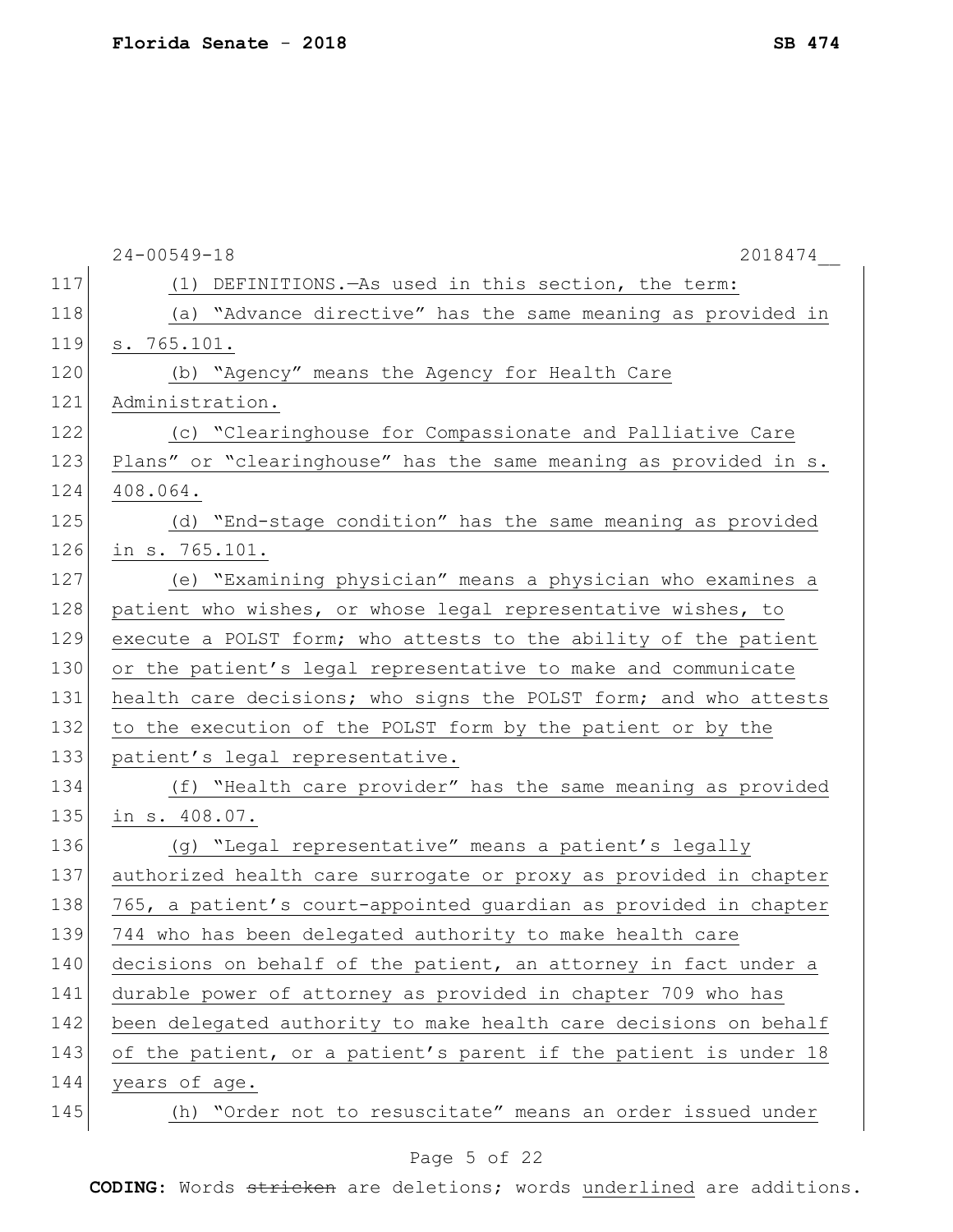|     | $24 - 00549 - 18$<br>2018474                                     |
|-----|------------------------------------------------------------------|
| 146 | s. 401.45(3).                                                    |
| 147 | (i) "Physician order for life-sustaining treatment" or           |
| 148 | "POLST" means an order issued pursuant to this section which     |
| 149 | specifies a patient with an end-stage condition and provides     |
| 150 | directives for that patient's medical treatment and care under   |
| 151 | certain conditions.                                              |
| 152 | (2) DUTIES OF THE DEPARTMENT. The department shall:              |
| 153 | (a) Adopt rules to implement and administer the POLST            |
| 154 | program.                                                         |
| 155 | (b) Prescribe a standardized POLST form.                         |
| 156 | (c) Provide the POLST form in an electronic format on the        |
| 157 | department's website and prominently state on the website the    |
| 158 | requirements for a POLST form as specified under paragraph       |
| 159 | $(3)$ (a).                                                       |
| 160 | (d) Consult with health care professional licensing groups,      |
| 161 | provider advocacy groups, medical ethicists, and other           |
| 162 | appropriate stakeholders on the development of rules and forms   |
| 163 | to implement and administer the POLST program.                   |
| 164 | (e) Collaborate with the agency to develop and maintain the      |
| 165 | clearinghouse.                                                   |
| 166 | (f) Ensure that department staff receive ongoing training        |
| 167 | on the POLST program and are aware of the availability of POLST  |
| 168 | forms.                                                           |
| 169 | (g) Recommend a statewide, uniform process for identifying       |
| 170 | a patient who has, or whose legal representative has, executed a |
| 171 | POLST form and for providing the contact information for the     |
| 172 | examining physician to the health care providers currently       |
| 173 | treating the patient.                                            |
| 174 | (h) Adopt POLST-related continuing education requirements        |
|     |                                                                  |

# Page 6 of 22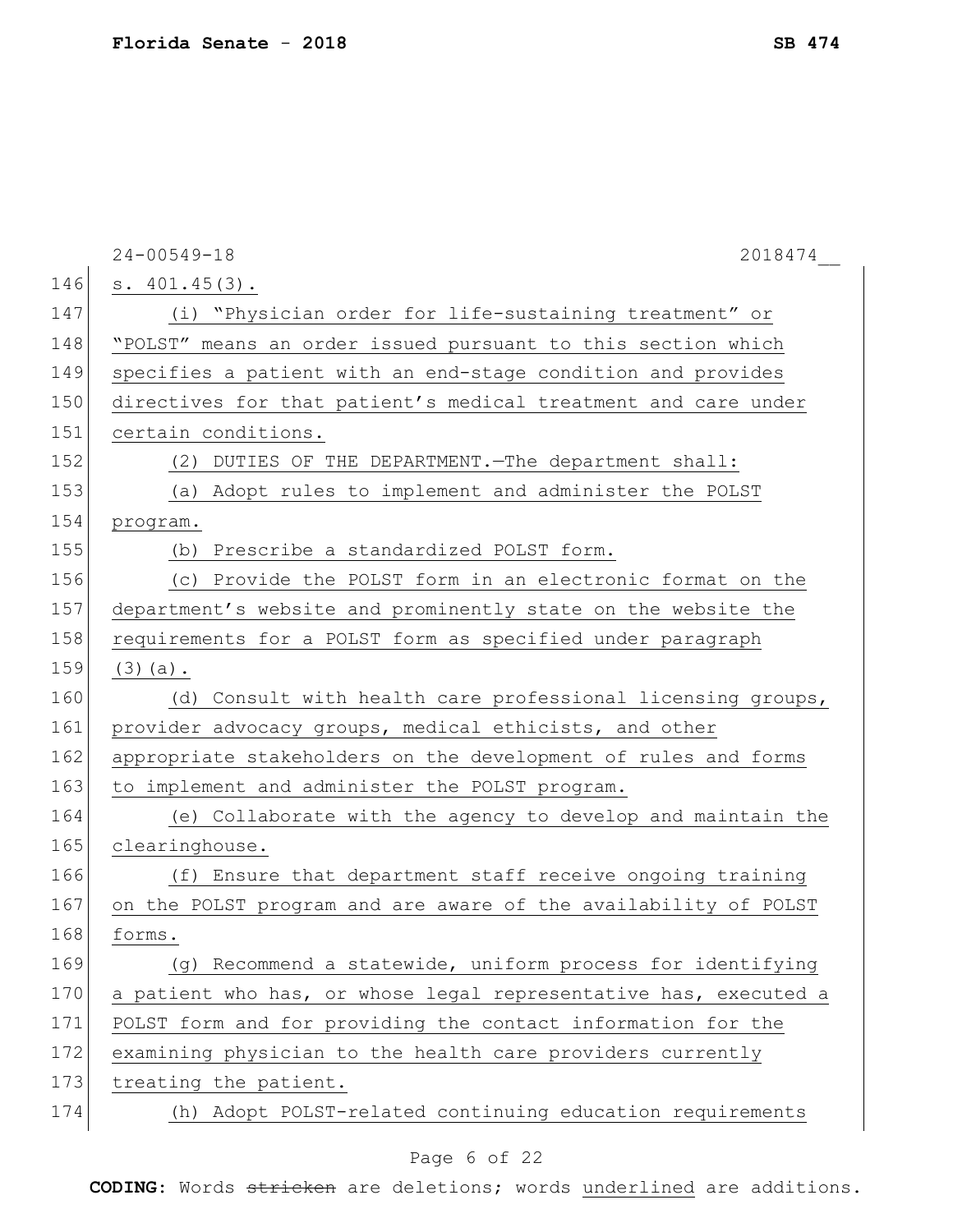|     | $24 - 00549 - 18$<br>2018474                                    |
|-----|-----------------------------------------------------------------|
| 175 | for health care providers licensed by the department.           |
| 176 | (i) Develop a process for collecting feedback from health       |
| 177 | care providers to facilitate the periodic redesign of the POLST |
| 178 | form in accordance with current health care best practices.     |
| 179 | $(3)$ POLST FORM. $-$                                           |
| 180 | (a) Requirements. - A POLST form may not include a directive    |
| 181 | regarding hydration or the preselection of any decision or      |
| 182 | directive. A POLST form must be voluntarily executed by the     |
| 183 | patient or, if the patient is incapacitated or a minor, the     |
| 184 | patient's legal representative, and all directives included in  |
| 185 | the form must be made by the patient or, if the patient is      |
| 186 | incapacitated or a minor, the patient's legal representative at |
| 187 | the time of signing the form. A POLST form is not valid and may |
| 188 | not be included in a patient's medical records or submitted to  |
| 189 | the clearinghouse unless the form:                              |
| 190 | 1. Is clearly printed on one or both sides of a single          |
| 191 | piece of paper as determined by department rule;                |
| 192 | 2. Includes the signatures of the patient and the patient's     |
| 193 | examining physician or, if the patient is incapacitated or a    |
| 194 | minor, the patient's legal representative and the patient's     |
| 195 | examining physician. The POLST form may be executed only after  |
| 196 | the examining physician consults with the patient or the        |
| 197 | patient's legal representative, as appropriate;                 |
| 198 | 3. Prominently states that completion of a POLST form is        |
| 199 | voluntary, that the execution or use of a POLST form may not be |
| 200 | required as a condition for medical treatment, and that a POLST |
| 201 | form may not be given effect if the patient is conscious and    |
| 202 | competent to make health care decisions;                        |
| 203 | 4. Prominently provides in a conspicuous location on the        |

# Page 7 of 22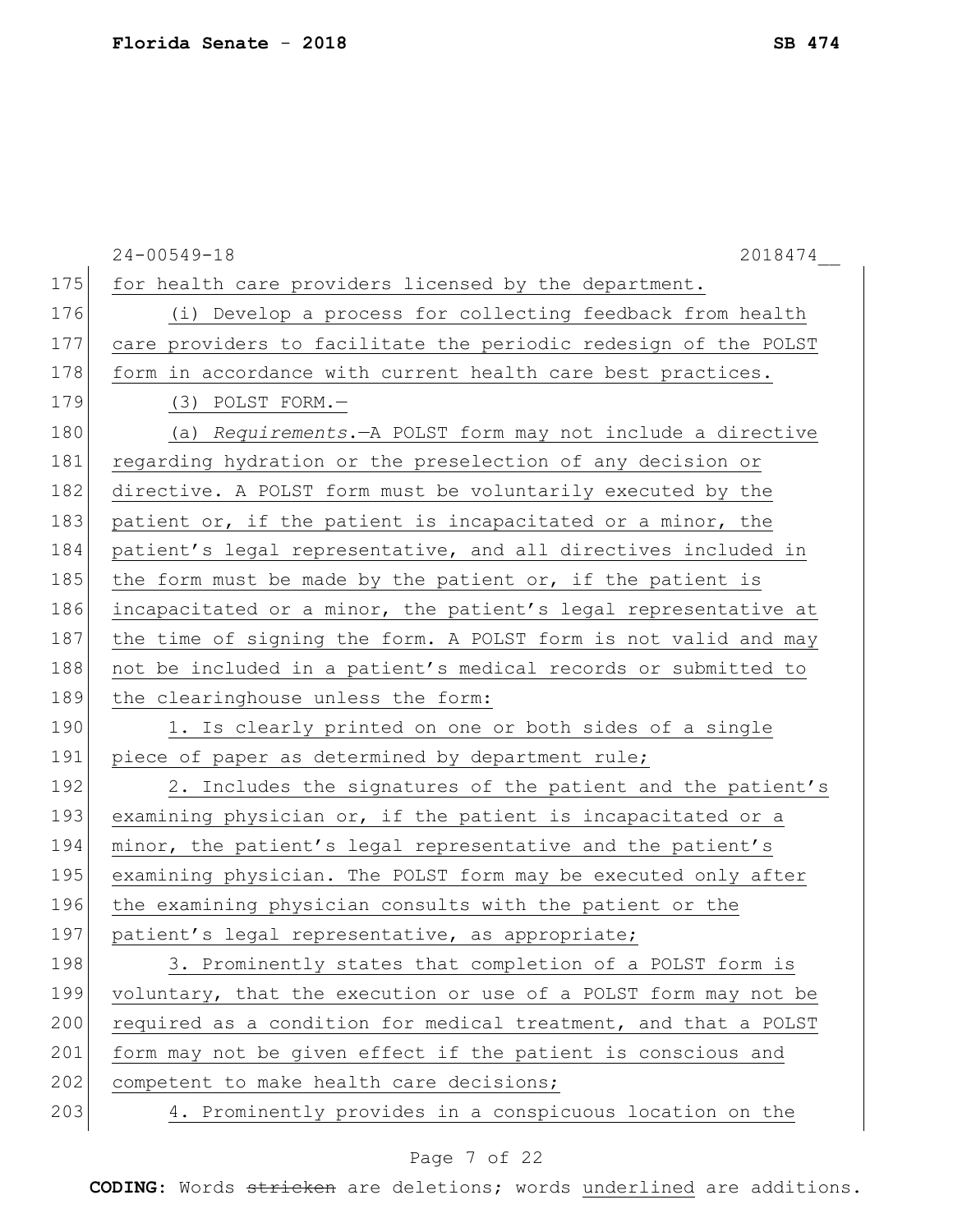|     | $24 - 00549 - 18$<br>2018474                                     |
|-----|------------------------------------------------------------------|
| 204 | form a space for the patient's examining physician to attest     |
| 205 | that, in his or her clinical judgment and with good faith, at    |
| 206 | the time the POLST form is completed and signed, the patient has |
| 207 | the ability to make and communicate health care decisions or, if |
| 208 | the patient is incapacitated or a minor, that the patient's      |
| 209 | legal representative has such ability;                           |
| 210 | 5. Includes an expiration date, provided by the patient's        |
| 211 | examining physician, that is within 1 year after the patient or  |
| 212 | the patient's legal representative signs the form or that is     |
| 213 | contingent on completion of the course of treatment addressed in |
| 214 | the POLST form, whichever occurs first; and                      |
| 215 | 6. Identifies the medical condition or conditions, provided      |
| 216 | by the patient's examining physician, that necessitate the POLST |
| 217 | form.                                                            |
| 218 | (b) Restriction on the use of a POLST form. - A POLST form       |
| 219 | may be completed only by or for a patient determined by the      |
| 220 | patient's examining physician to have an end-stage condition or  |
| 221 | a patient who, in the good faith clinical judgment of the        |
| 222 | examining physician, is suffering from a life-limiting medical   |
| 223 | condition that will likely result in the death of the patient    |
| 224 | within 1 year after the execution of the form.                   |
| 225 | (c) Periodic review of a POLST form. At a minimum, the           |
| 226 | patient's examining physician must review the patient's POLST    |
| 227 | form with the patient or the patient's legal representative, as  |
| 228 | appropriate, when the patient:                                   |
| 229 | 1. Is transferred from one health care facility or level of      |
| 230 | care to another in accordance with subsection (6);               |
| 231 | 2. Is discharged from a health care facility to return home      |
| 232 | before the expiration of the POLST form;                         |

# Page 8 of 22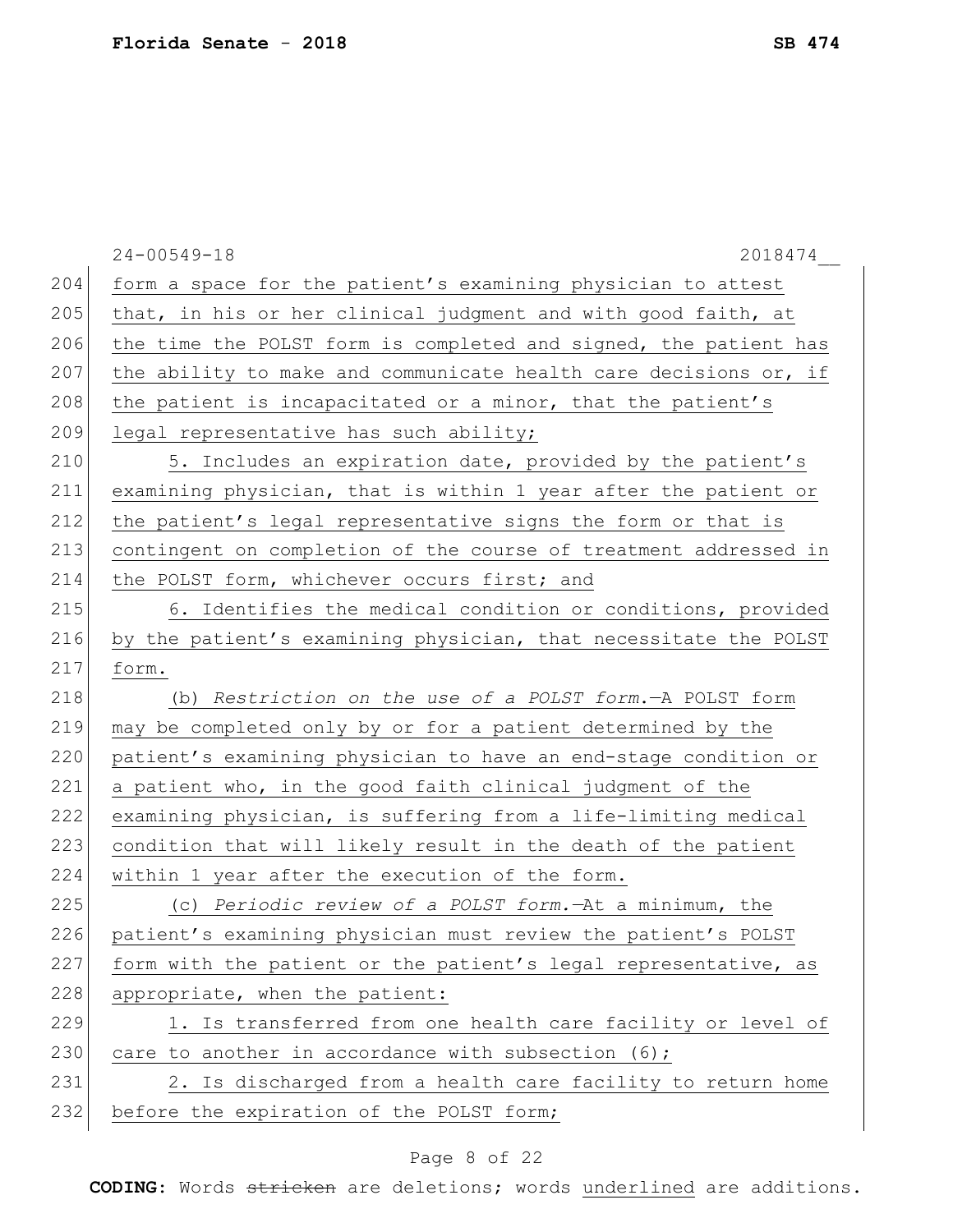|     | $24 - 00549 - 18$<br>2018474                                     |
|-----|------------------------------------------------------------------|
| 233 | 3. Experiences a substantial change in his or her condition      |
| 234 | as determined by the patient's examining physician, in which     |
| 235 | case the review must occur within 24 hours after the substantial |
| 236 | change; or                                                       |
| 237 | 4. Expresses an intent to change his or her medical              |
| 238 | treatment preferences.                                           |
| 239 | (d) Revocation of a POLST form.-                                 |
| 240 | 1. A POLST form may be revoked at any time by the patient        |
| 241 | or the patient's legal representative if the patient is a minor  |
| 242 | or if the patient is incapacitated and has granted the authority |
| 243 | to revoke a POLST form to his or her legal representative.       |
| 244 | 2. The execution of a POLST form by a patient and the            |
| 245 | patient's examining physician or, if the patient is              |
| 246 | incapacitated or a minor, by the patient's legal representative  |
| 247 | and the patient's examining physician under this section         |
| 248 | automatically revokes all POLST forms previously executed by the |
| 249 | patient.                                                         |
| 250 | (e) Review of a legal representative's decision on a POLST       |
| 251 | form.-If a family member of the patient, the health care         |
| 252 | facility providing services to the patient, or the patient's     |
| 253 | physician who may reasonably be expected to be affected by the   |
| 254 | patient's POLST form directives believes that directives         |
| 255 | executed by the patient's legal representative are in conflict   |
| 256 | with the patient's prior expressed desires regarding end-of-life |
| 257 | care, the family member, facility, or physician may seek         |
| 258 | expedited judicial intervention pursuant to the Florida Probate  |
| 259 | Rules.                                                           |
| 260 | Conflicting advance directives. To the extent that a<br>(f)      |
| 261 | directive made on a patient's POLST form conflicts with another  |

# Page 9 of 22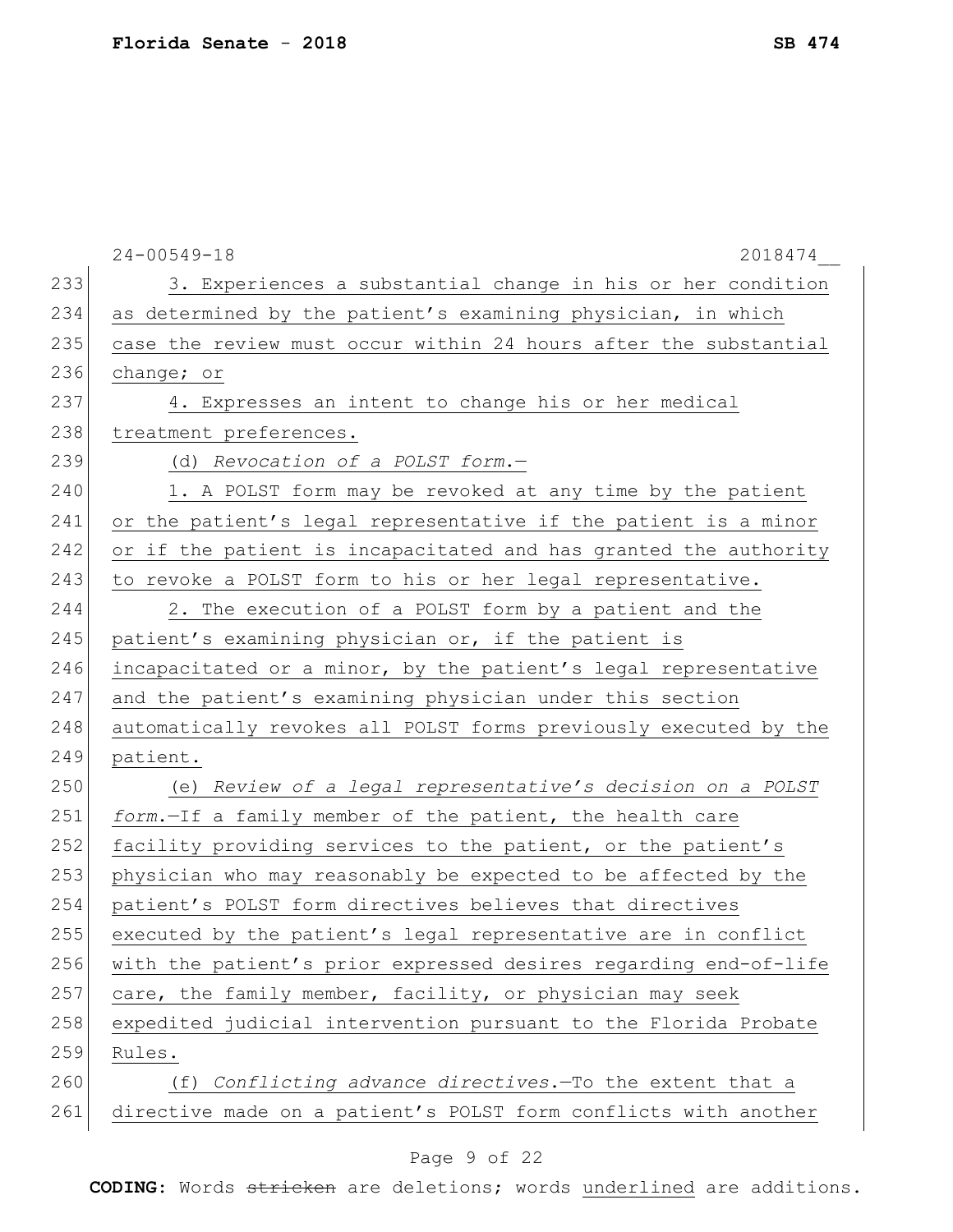|     | $24 - 00549 - 18$<br>2018474                                     |
|-----|------------------------------------------------------------------|
| 262 | advance directive of the patient which addresses a substantially |
| 263 | similar health care condition or treatment, the document most    |
| 264 | recently signed by the patient takes precedence. Such directives |
| 265 | may include, but are not limited to:                             |
| 266 | 1. A living will.                                                |
| 267 | 2. A health care power of attorney.                              |
| 268 | 3. A POLST form for the specific medical condition or            |
| 269 | treatment.                                                       |
| 270 | 4. An order not to resuscitate.                                  |
| 271 | (4) ACTING IN GOOD FAITH; LIMITED IMMUNITY.-                     |
| 272 | (a) An individual acting in good faith as a legal                |
| 273 | representative who executes a POLST form on behalf of an         |
| 274 | incapacitated patient or a minor patient in accordance with this |
| 275 | section and rules adopted by the department is not subject to    |
| 276 | criminal prosecution or civil liability for executing the POLST  |
| 277 | form.                                                            |
| 278 | (b) A licensee, physician, medical director, emergency           |
| 279 | medical technician, paramedic, or registered nurse who in good   |
| 280 | faith complies with a POLST form is not subject to criminal      |
| 281 | prosecution or civil liability for complying with the POLST      |
| 282 | form, and has not engaged in negligent or unprofessional conduct |
| 283 | as a result of carrying out the directives of a POLST form       |
| 284 | executed in accordance with this section and rules adopted by    |
| 285 | the department.                                                  |
| 286 | (5) POLST FORM FOR A MINOR PATIENT. - If a medical order on a    |
| 287 | POLST form executed for a minor patient directs that life-       |
| 288 | sustaining treatment may be withheld from the minor patient, the |
| 289 | order must include certifications by the patient's examining     |
| 290 | physician and a health care provider other than the examining    |
|     |                                                                  |

# Page 10 of 22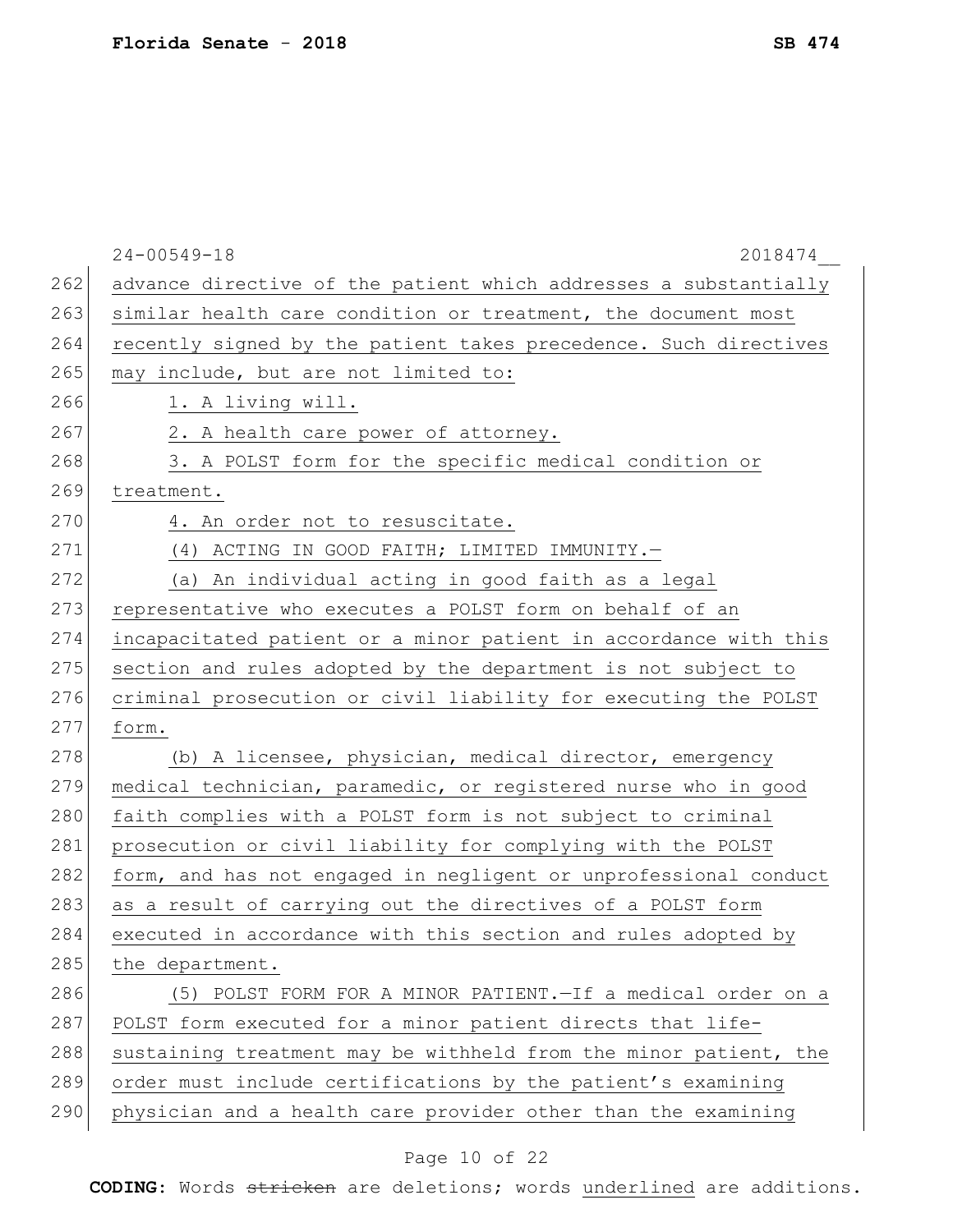|     | $24 - 00549 - 18$<br>2018474                                     |
|-----|------------------------------------------------------------------|
| 291 | physician stating that, in their clinical judgment, an order to  |
| 292 | withhold medical treatment is in the best interest of the minor  |
| 293 | patient. A POLST form for a minor patient must be signed by the  |
| 294 | minor patient's legal representative. The minor patient's        |
| 295 | examining physician must certify the basis for the authority of  |
| 296 | the minor patient's legal representative to execute the POLST    |
| 297 | form on behalf of the minor patient, including the legal         |
| 298 | representative's compliance with the relevant provisions of      |
| 299 | chapter 744 or chapter 765.                                      |
| 300 | (6) PATIENT TRANSFER; POLST FORM REVIEW REQUIRED. - If a         |
| 301 | patient whose goals and preferences for care have been entered   |
| 302 | in a valid POLST form is transferred from one health care        |
| 303 | facility or level of care to another, the health care facility   |
| 304 | or level of care initiating the transfer must communicate the    |
| 305 | existence of the POLST form to the receiving facility or level   |
| 306 | of care before the transfer. Upon the patient's transfer, the    |
| 307 | treating health care provider at the receiving facility or level |
| 308 | of care must review the POLST form with the patient or, if the   |
| 309 | patient is incapacitated or a minor, the patient's legal         |
| 310 | representative.                                                  |
| 311 | (7) POLST FORM NOT A PREREQUISITE. - A POLST form may not be     |
| 312 | a prerequisite for receiving medical services or for admission   |
| 313 | to a health care facility. A health care facility or health care |
| 314 | provider may not require a person to complete, revise, or revoke |
| 315 | a POLST form as a condition of receiving medical services or     |
| 316 | treatment or as a condition of admission. The execution,         |
| 317 | revision, or revocation of a POLST form must be a voluntary      |
| 318 | decision of the patient or, if the patient is incapacitated or a |
| 319 | minor, the patient's legal representative.                       |
|     |                                                                  |

# Page 11 of 22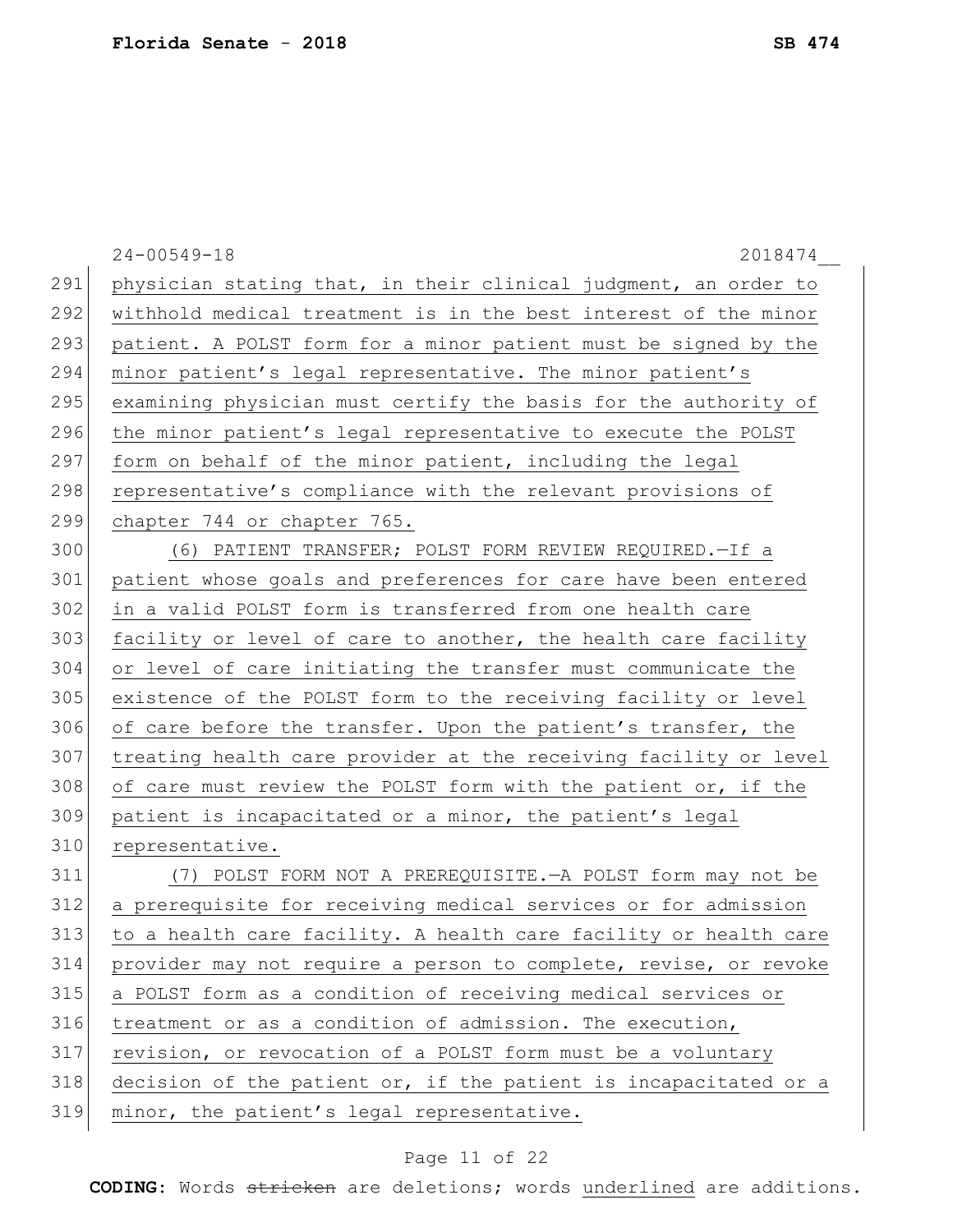|     | $24 - 00549 - 18$<br>2018474                                     |
|-----|------------------------------------------------------------------|
| 320 | (8) INSURANCE NOT AFFECTED. The presence or absence of a         |
| 321 | POLST form does not affect, impair, or modify a contract of life |
| 322 | or health insurance or annuity to which an individual is a party |
| 323 | and may not serve as the basis for a delay in issuing or         |
| 324 | refusing to issue a policy of life or health insurance or an     |
| 325 | annuity or for an increase or decrease in premiums charged to    |
| 326 | the individual.                                                  |
| 327 | (9) INVALIDITY. - A POLST form is invalid if payment or other    |
| 328 | remuneration was offered or made in exchange for execution of    |
| 329 | the form.                                                        |
| 330 | (10) CONSTRUCTION. - This section may not be construed to        |
| 331 | condone, authorize, or approve mercy killing or euthanasia. The  |
| 332 | Legislature does not intend that this act be construed as        |
| 333 | authorizing an affirmative or deliberate act to end a person's   |
| 334 | life, except to allow the natural process of dying.              |
| 335 | Section 2. Section 408.064, Florida Statutes, is created to      |
| 336 | read:                                                            |
| 337 | 408.064 Clearinghouse for Compassionate and Palliative Care      |
| 338 | $Plans. -$                                                       |
| 339 | DEFINITIONS. - As used in this section, the term:<br>(1)         |
| 340 | (a) "Advance directive" has the same meaning as provided in      |
| 341 | s. 765.101.                                                      |
| 342 | (b) "Clearinghouse for Compassionate and Palliative Care         |
| 343 | Plans" or "clearinghouse" means the state's electronic database  |
| 344 | of compassionate and palliative care plans submitted by          |
| 345 | residents of this state and managed by the agency pursuant to    |
| 346 | this section.                                                    |
| 347 | (c) "Compassionate and palliative care plan" or "plan"           |
| 348 | means an end-of-life document or medical directive document      |
|     |                                                                  |

# Page 12 of 22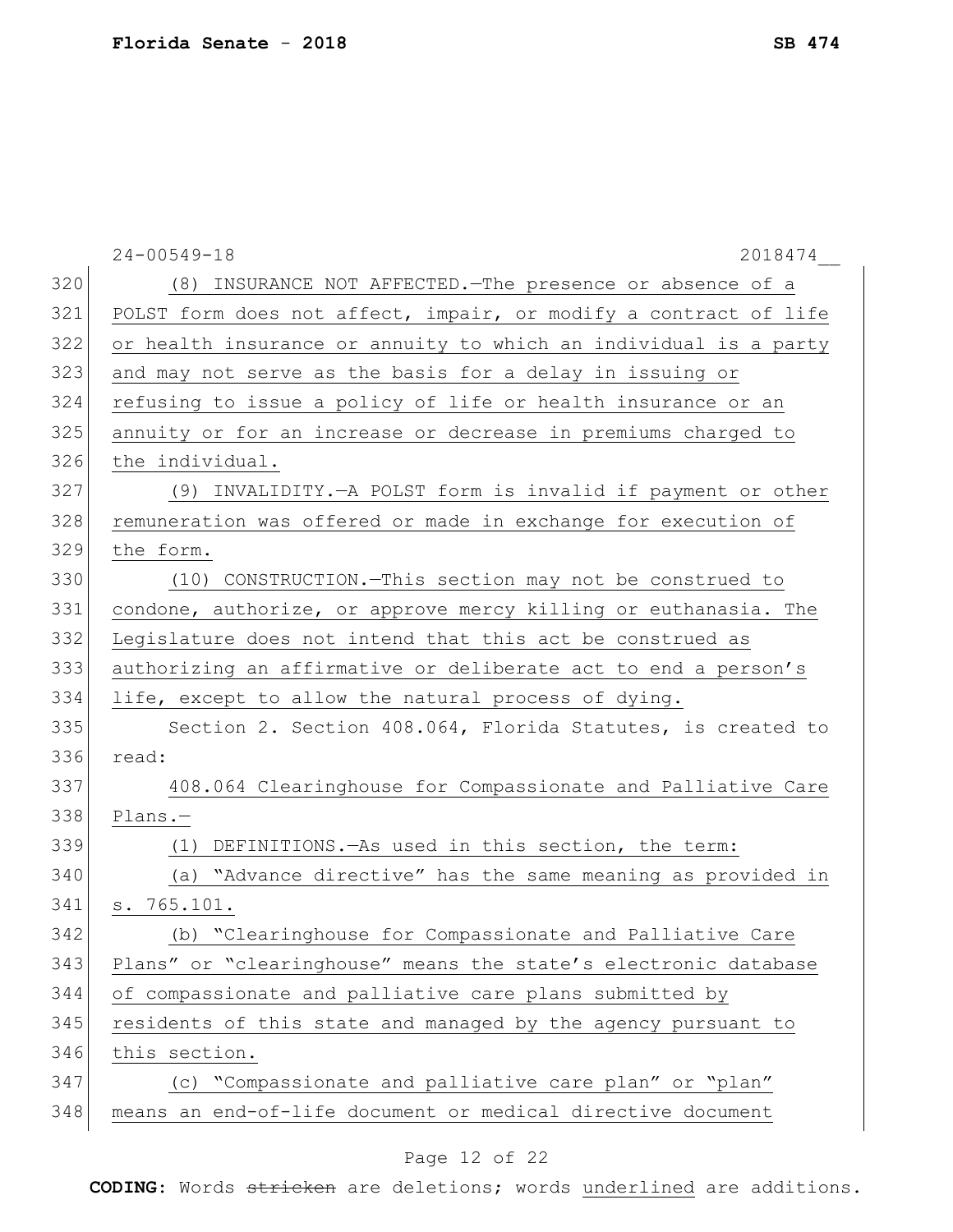|     | $24 - 00549 - 18$<br>2018474                                     |
|-----|------------------------------------------------------------------|
| 349 | recognized by this state and executed by a resident of this      |
| 350 | state, including, but not limited to, an advance directive, an   |
| 351 | order not to resuscitate, a physician order for life-sustaining  |
| 352 | treatment, or a health care surrogate designation.               |
| 353 | (d) "Department" means the Department of Health.                 |
| 354 | (e) "End-stage condition" has the same meaning as provided       |
| 355 | in s. 765.101.                                                   |
| 356 | (f) "Order not to resuscitate" means an order issued             |
| 357 | pursuant to s. 401.45(3).                                        |
| 358 | (g) "Physician order for life-sustaining treatment" or           |
| 359 | "POLST" means an order issued pursuant to s. 401.451 which       |
| 360 | specifies a patient with an end-stage condition and provides     |
| 361 | directions for that patient's medical treatment and care under   |
| 362 | certain conditions.                                              |
| 363 | (2) ELECTRONIC DATABASE. The Agency for Health Care              |
| 364 | Administration shall:                                            |
| 365 | (a) By January 1, 2019, establish and maintain the               |
| 366 | Clearinghouse for Compassionate and Palliative Care Plans, a     |
| 367 | reliable and secure database consisting of compassionate and     |
| 368 | palliative care plans submitted by residents of this state which |
| 369 | is accessible to health care providers, health care facilities,  |
| 370 | and other authorized individuals through a secure electronic     |
| 371 | portal. The clearinghouse must allow the electronic submission,  |
| 372 | storage, indexing, and retrieval of such plans and allow access  |
| 373 | to them by the treating health care providers of the patients.   |
| 374 | (b) Develop and maintain a validation system that confirms       |
| 375 | the identity of the health care facility, health care provider,  |
| 376 | or other authorized individual seeking the retrieval of a plan   |
| 377 | and provides privacy protections that meet all state and federal |
|     |                                                                  |

# Page 13 of 22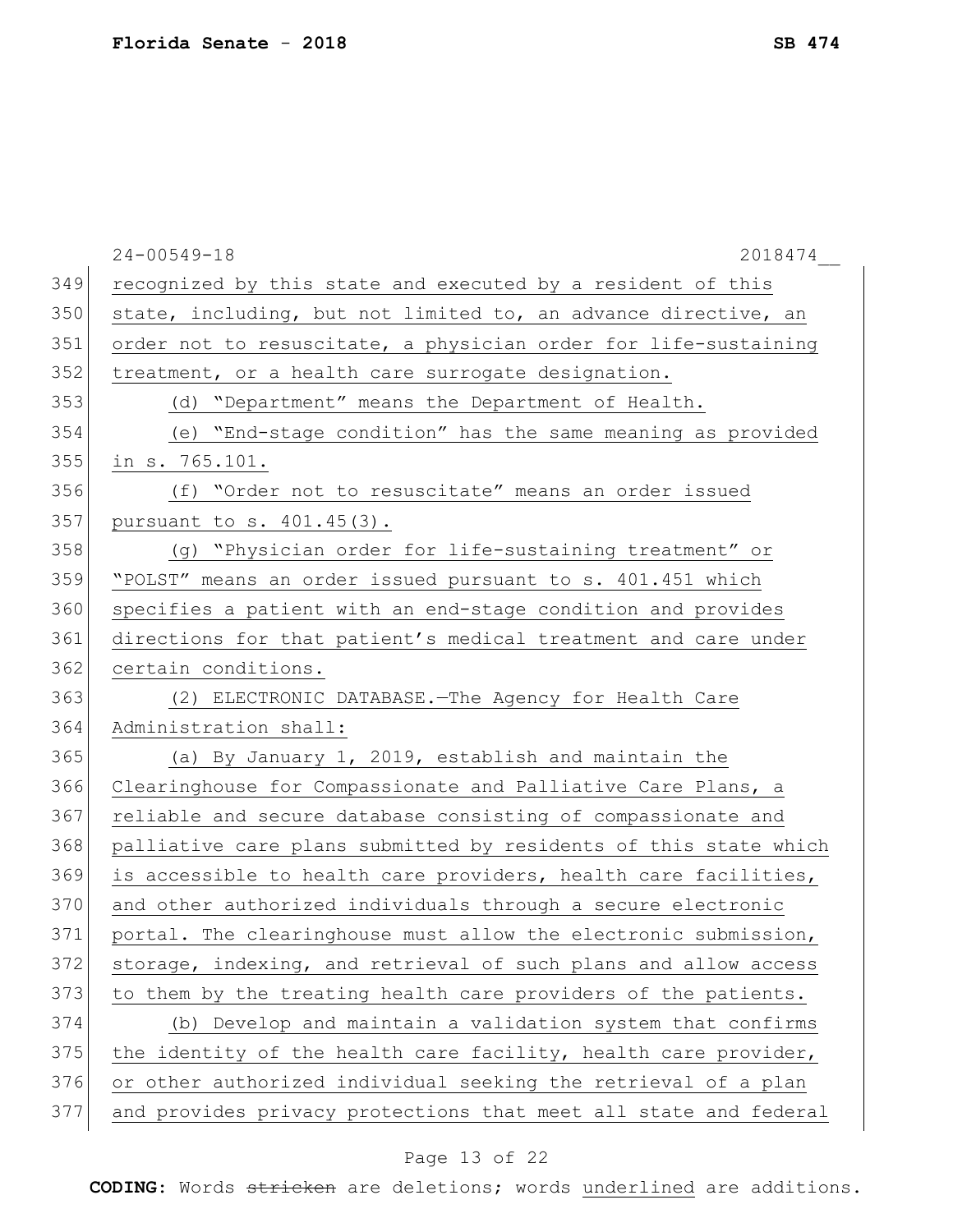|     | $24 - 00549 - 18$<br>2018474                                   |
|-----|----------------------------------------------------------------|
| 378 | privacy and security standards for the release of a patient's  |
| 379 | personal and medical information to a third party.             |
| 380 | (c) Consult with compassionate and palliative care             |
| 381 | providers, health care facilities, and residents of this state |
| 382 | as necessary and appropriate to facilitate the development and |
| 383 | implementation of the clearinghouse.                           |
| 384 | (d) Publish and disseminate to residents of this state         |
| 385 | information regarding the clearinghouse.                       |
| 386 | (e) In collaboration with the department, develop and          |
| 387 | maintain a process for the submission of compassionate and     |
| 388 | palliative care plans by residents of this state or by health  |
| 389 | care providers on behalf of, and at the direction of, their    |
| 390 | patients, or the patients' legal representatives as defined in |
| 391 | s. 401.451, for inclusion in the clearinghouse.                |
| 392 | (f) Provide training to health care providers and health       |
| 393 | care facilities in this state on how to access plans in the    |
| 394 | clearinghouse.                                                 |
| 395 | (3) ALTERNATIVE IMPLEMENTATION. In lieu of establishing and    |
| 396 | maintaining the clearinghouse, the agency may subscribe to or  |
| 397 | otherwise participate in a database operated by a public or    |
| 398 | private entity if that database meets the requirements of this |
| 399 | section. The alternative database must operate on a statewide  |
| 400 | basis in this state, and may operate on a nationwide or        |
| 401 | regionwide basis.                                              |
| 402 | Section 3. Subsection (3) of section 400.142, Florida          |
| 403 | Statutes, is amended to read:                                  |
| 404 | 400.142 Emergency medication kits; orders not to               |
| 405 | resuscitate.-                                                  |
| 406 | (3) Facility staff may withhold or withdraw cardiopulmonary    |
|     | Page 14 of 22                                                  |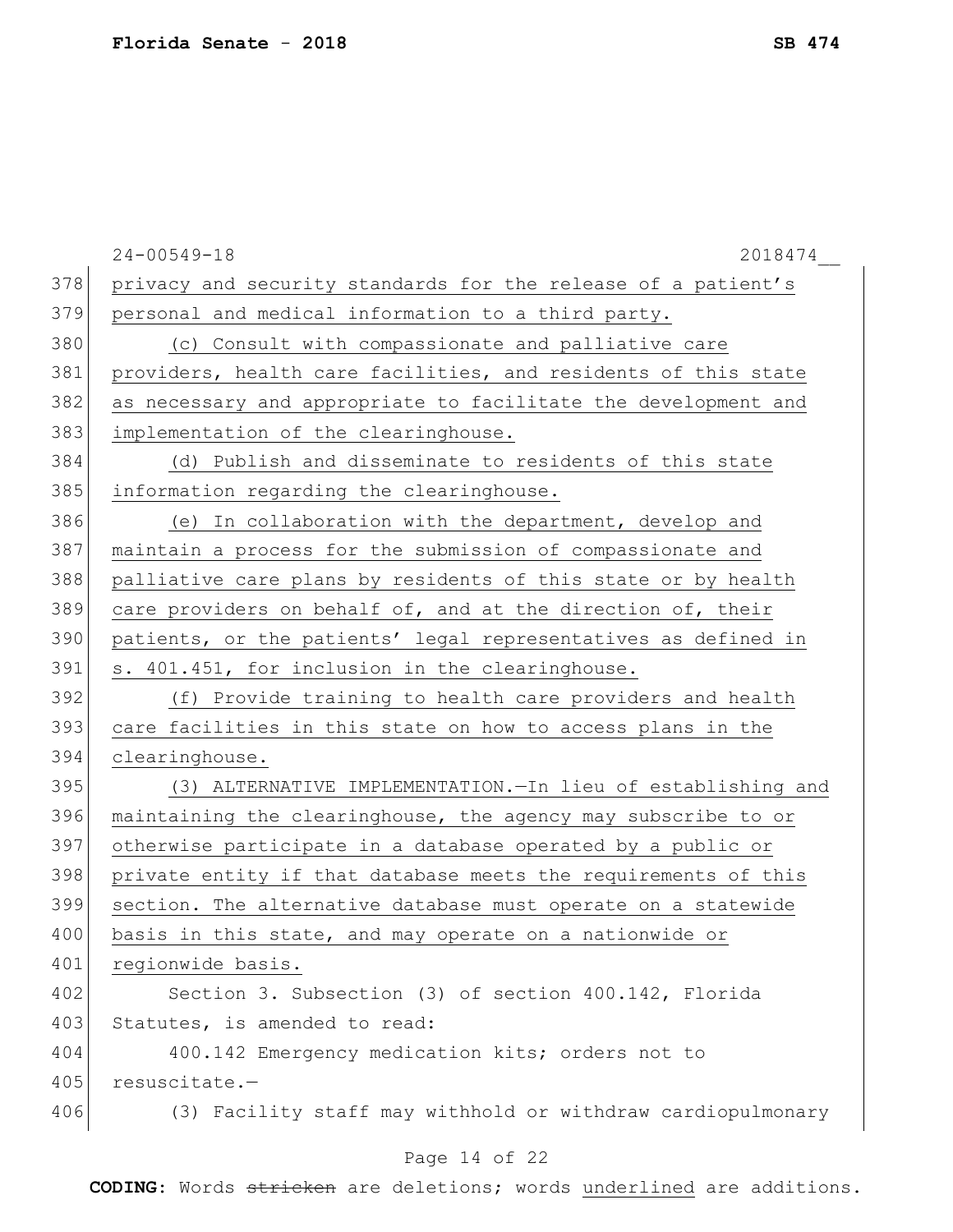|     | $24 - 00549 - 18$<br>2018474                                     |
|-----|------------------------------------------------------------------|
| 407 | resuscitation if presented with an order not to resuscitate      |
| 408 | executed pursuant to s. 401.45 or a physician order for life-    |
| 409 | sustaining treatment (POLST) form executed pursuant to s.        |
| 410 | 401.451 which contains an order not to resuscitate. Facility     |
| 411 | staff and facilities are not subject to criminal prosecution or  |
| 412 | civil liability, or considered to have engaged in negligent or   |
| 413 | unprofessional conduct, for withholding or withdrawing           |
| 414 | cardiopulmonary resuscitation pursuant to such an order or a     |
| 415 | POLST form. The absence of an order not to resuscitate executed  |
| 416 | pursuant to s. 401.45 or a POLST form executed pursuant to s.    |
| 417 | 401.451 does not preclude a physician from withholding or        |
| 418 | withdrawing cardiopulmonary resuscitation as otherwise           |
| 419 | authorized permitted by law.                                     |
| 420 | Section 4. Section 400.487, Florida Statutes, is amended to      |
| 421 | read:                                                            |
| 422 | 400.487 Home health service agreements; physician's,             |
| 423 | physician assistant's, and advanced registered nurse             |
| 424 | practitioner's treatment orders; patient assessment;             |
| 425 | establishment and review of plan of care; provision of services; |
| 426 | orders not to resuscitate; physician orders for life-sustaining  |
| 427 | treatment.-                                                      |
| 428 | (1) Services provided by a home health agency must be            |
| 429 | covered by an agreement between the home health agency and the   |
| 430 | patient or the patient's legal representative specifying the     |
| 431 | home health services to be provided, the rates or charges for    |
| 432 | services paid with private funds, and the sources of payment,    |
| 433 | which may include Medicare, Medicaid, private insurance,         |
| 434 | personal funds, or a combination thereof. A home health agency   |

#### Page 15 of 22

435 providing skilled care must make an assessment of the patient's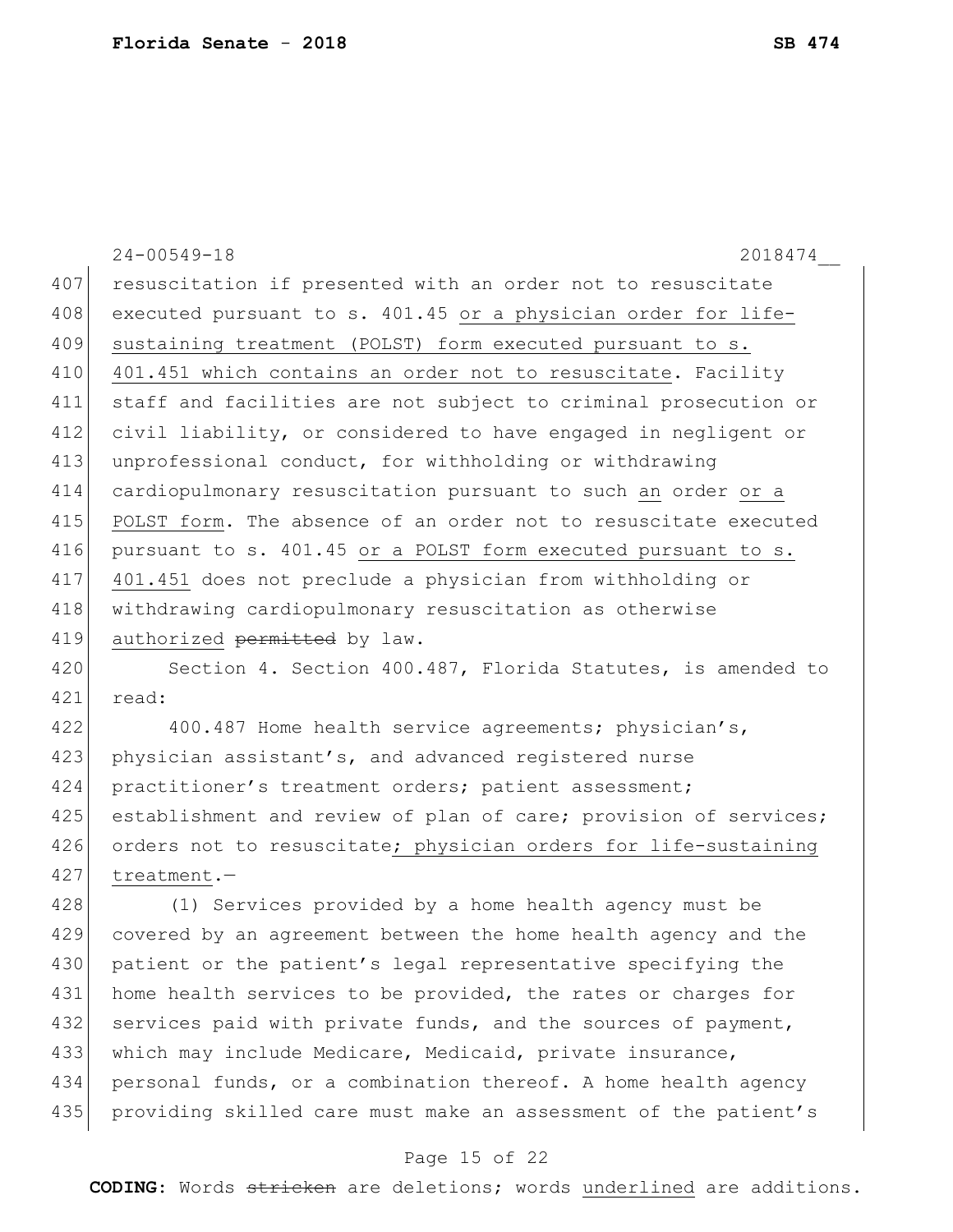24-00549-18 2018474\_\_ 436 needs within 48 hours after the start of services. 437 (2) If When required by the provisions of chapter 464; part 438 I, part III, or part V of chapter 468; or chapter 486, the 439 attending physician, physician assistant, or advanced registered 440 nurse practitioner, acting within his or her respective scope of 441 practice, shall establish treatment orders for a patient who is 442 to receive skilled care. The treatment orders must be signed by 443 the physician, physician assistant, or advanced registered nurse 444 practitioner before a claim for payment for the skilled services

445 is submitted by the home health agency. If the claim is

447 must be signed within the time allowed under the provider

450 assistant, or advanced registered nurse practitioner in

446 submitted to a managed care organization, the treatment orders

448 agreement. The treatment orders shall be reviewed, as frequently 449 as the patient's illness requires, by the physician, physician

451 consultation with the home health agency. 452 (3) A home health agency shall arrange for supervisory 453 visits by a registered nurse to the home of a patient receiving 454 home health aide services in accordance with the patient's 455 direction, approval, and agreement to pay the charge for the 456 visits.

457 (4) Each patient has the right to be informed of and to 458 | participate in the planning of his or her care. Each patient 459 must be provided, upon request, a copy of the plan of care 460 established and maintained for that patient by the home health 461 agency.

462 (5) If When nursing services are ordered, the home health 463 agency to which a patient has been admitted for care must 464 provide the initial admission visit, all service evaluation

#### Page 16 of 22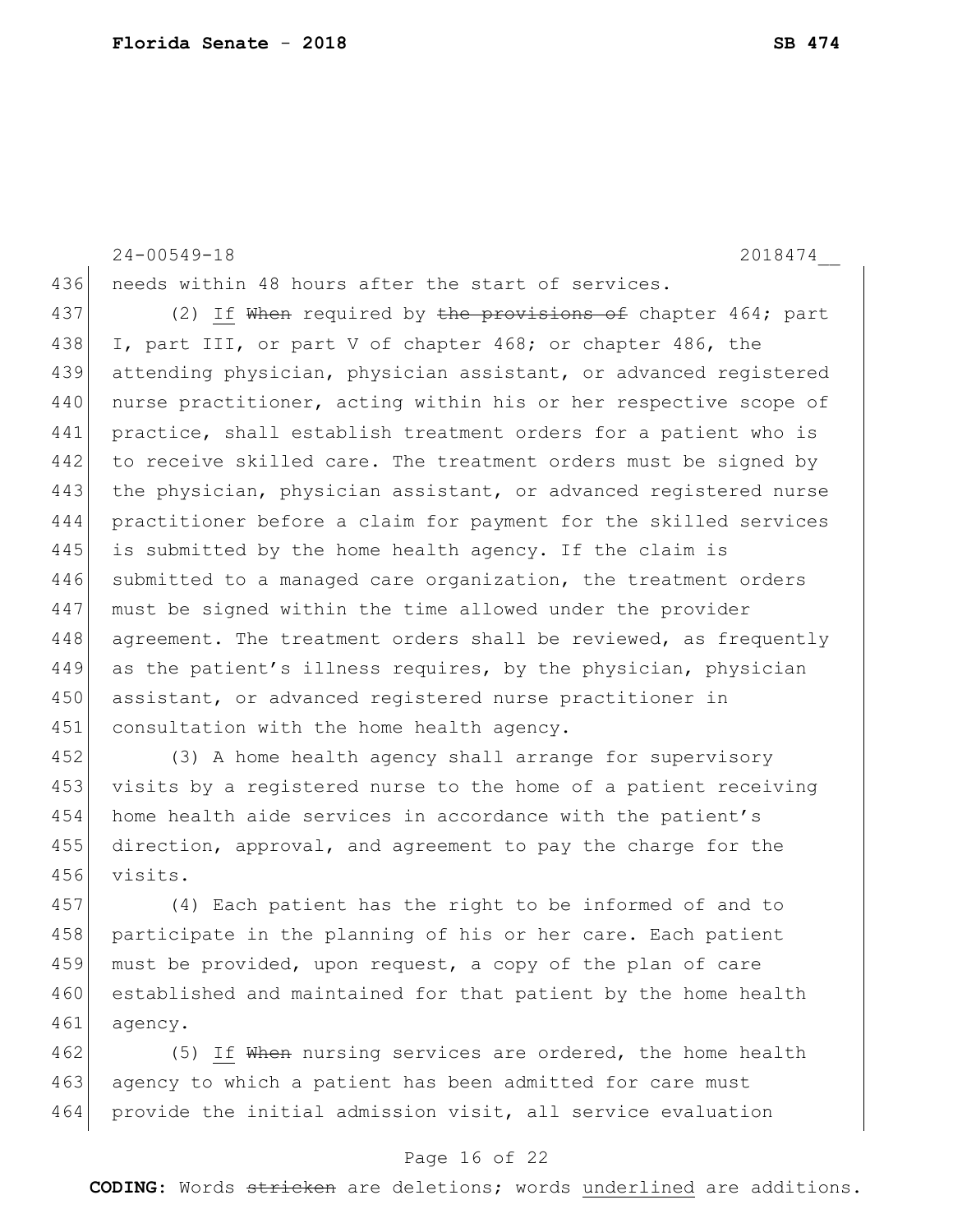|     | $24 - 00549 - 18$<br>2018474                                     |
|-----|------------------------------------------------------------------|
| 465 | visits, and the discharge visit by a direct employee. Services   |
| 466 | provided by others under contractual arrangements to a home      |
| 467 | health agency must be monitored and managed by the admitting     |
| 468 | home health agency. The admitting home health agency is fully    |
| 469 | responsible for ensuring that all care provided through its      |
| 470 | employees or contract staff is delivered in accordance with this |
| 471 | part and applicable rules.                                       |
| 472 | (6) The skilled care services provided by a home health          |
| 473 | agency, directly or under contract, must be supervised and       |
| 474 | coordinated in accordance with the plan of care.                 |
| 475 | (7) Home health agency personnel may withhold or withdraw        |
| 476 | cardiopulmonary resuscitation if presented with an order not to  |
| 477 | resuscitate executed pursuant to s. 401.45 or a physician order  |
| 478 | for life-sustaining treatment (POLST) form executed pursuant to  |
| 479 | s. 401.451 which contains an order not to resuscitate. The       |
| 480 | agency shall adopt rules providing for the implementation of     |
| 481 | such orders. Home health personnel and agencies are shall not be |
| 482 | subject to criminal prosecution or civil liability, and are not  |
| 483 | nor be considered to have engaged in negligent or unprofessional |
| 484 | conduct, for withholding or withdrawing cardiopulmonary          |
| 485 | resuscitation pursuant to such orders an order and rules adopted |
| 486 | by the agency.                                                   |
| 487 | Section 5. Paragraph (e) of subsection (1) of section            |
| 488 | 400.605, Florida Statutes, is amended to read:                   |
| 489 | 400.605 Administration; forms; fees; rules; inspections;         |
| 490 | fines. $-$                                                       |
| 491 | (1) The agency, in consultation with the department, may         |
| 492 | adopt rules to administer the requirements of part II of chapter |
| 493 | 408. The department, in consultation with the agency, shall by   |

# Page 17 of 22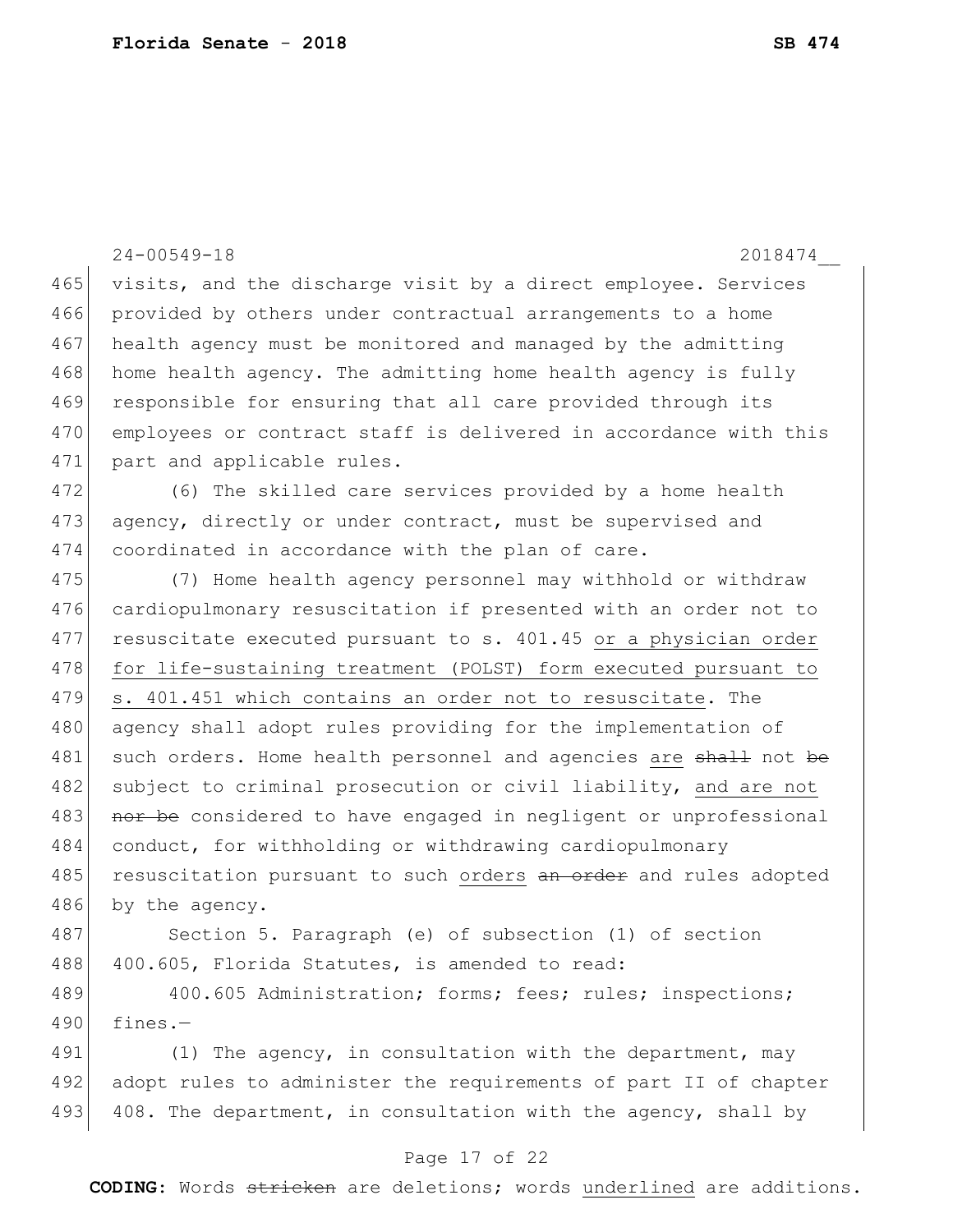24-00549-18 2018474\_\_ 494 rule establish minimum standards and procedures for a hospice 495 pursuant to this part. The rules must include: 496 (e) Procedures relating to the implementation of advance 497 advanced directives; physician orders for life-sustaining 498 treatment (POLST) forms executed pursuant to s. 401.451; and 499 orders not to resuscitate do-not-resuscitate orders. 500 Section 6. Subsection (8) of section 400.6095, Florida 501 Statutes, is amended to read: 502 400.6095 Patient admission; assessment; plan of care; 503 discharge; death.-504 (8) The hospice care team may withhold or withdraw 505 cardiopulmonary resuscitation if presented with an order not to 506 resuscitate executed pursuant to s. 401.45 or a physician order 507 for life-sustaining treatment (POLST) form executed pursuant to 508 s. 401.451 which contains an order not to resuscitate. The 509 department shall adopt rules providing for the implementation of  $510$  such orders. Hospice staff are  $shath$  not be subject to criminal 511 prosecution or civil liability, and are not nor be considered to 512 have engaged in negligent or unprofessional conduct, for 513 withholding or withdrawing cardiopulmonary resuscitation 514 pursuant to such orders an order and applicable rules. The 515 absence of an order to resuscitate executed pursuant to s. 516 401.45 or a POLST form executed pursuant to s. 401.451 does not 517 preclude a physician from withholding or withdrawing 518 cardiopulmonary resuscitation as otherwise authorized permitted 519 by law. 520 Section 7. Subsection (4) of section 401.35, Florida 521 Statutes, is amended to read: 522 401.35 Rules.—The department shall adopt rules, including

#### Page 18 of 22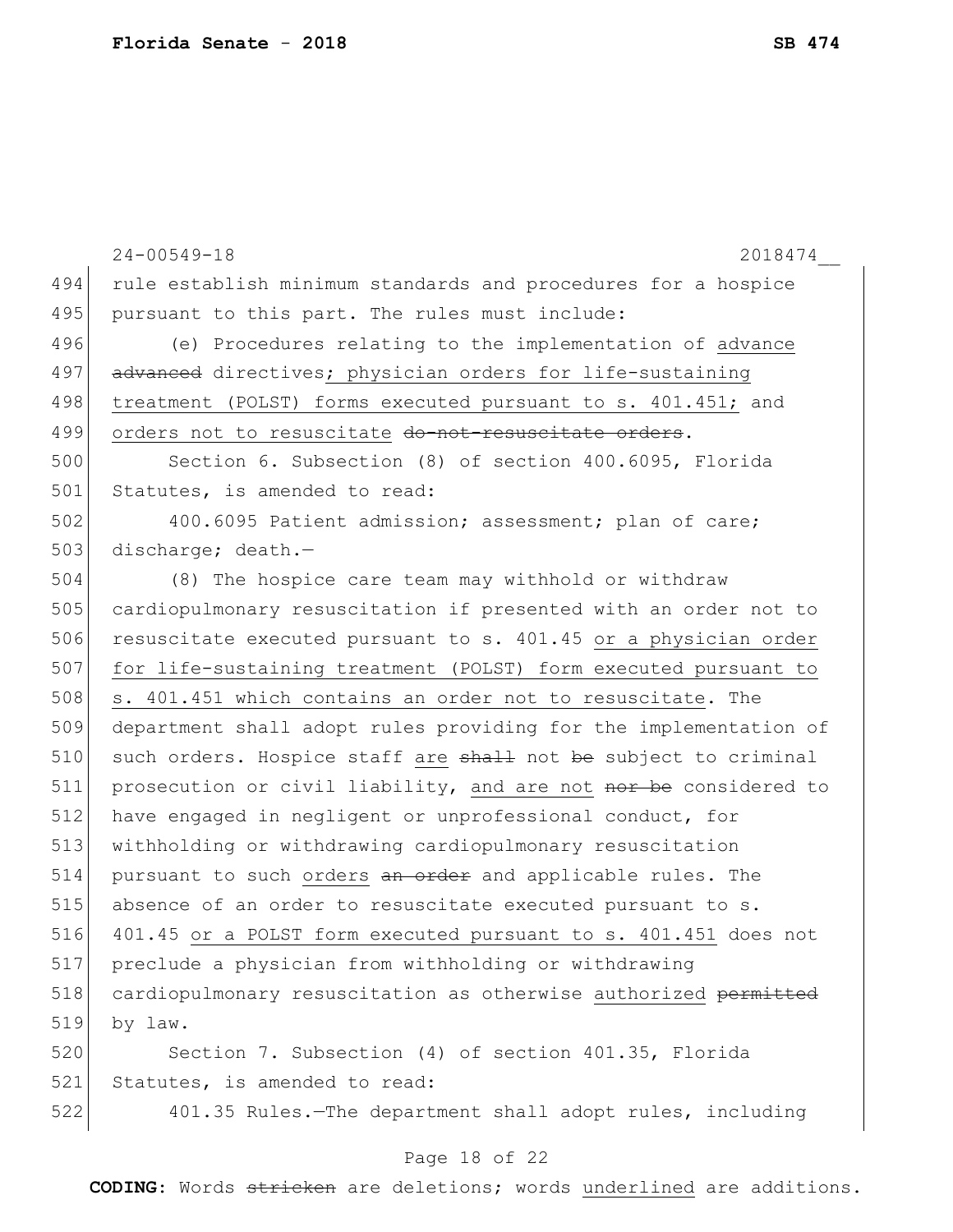|     | $24 - 00549 - 18$<br>2018474                                   |
|-----|----------------------------------------------------------------|
| 523 | definitions of terms, necessary to carry out the purposes of   |
| 524 | this part.                                                     |
| 525 | (4) The rules must establish circumstances and procedures      |
| 526 | under which emergency medical technicians and paramedics may   |
| 527 | honor orders by the patient's physician not to resuscitate     |
| 528 | executed pursuant to s. 401.45, or under a physician order for |
| 529 | life-sustaining treatment (POLST) form executed pursuant to s. |
| 530 | 401.451 which contains an order not to resuscitate, or honor   |
| 531 | orders to withhold or withdraw other forms of medical          |
| 532 | intervention, and the documentation and reporting requirements |
| 533 | for handling such requests.                                    |
| 534 | Section 8. Paragraph (a) of subsection (3) of section          |
| 535 | 401.45, Florida Statutes, is amended to read:                  |
| 536 | 401.45 Denial of emergency treatment; civil liability.-        |
| 537 | (3) (a) Resuscitation or other forms of medical intervention   |
| 538 | may be withheld or withdrawn from a patient by an emergency    |
| 539 | medical technician, or paramedic, or other health care         |
| 540 | professional if the technician, paramedic, or professional is  |
| 541 | presented with evidence of an order not to resuscitate by the  |
| 542 | patient's physician or evidence of a physician order for life- |
| 543 | sustaining treatment (POLST) form executed pursuant to s.      |
| 544 | 401.451 which contains an order not to resuscitate or an order |
| 545 | not to perform other medical intervention, as applicable is    |
| 546 | presented to the emergency medical technician or paramedic. To |
| 547 | be valid, an order not to resuscitate or not to perform other  |
| 548 | medical intervention, to be valid, must be on the form adopted |
| 549 | by rule of the department. The form must be signed by the      |
| 550 | patient's physician and by the patient or, if the patient is   |
| 551 | incapacitated, the patient's health care surrogate or proxy as |

# Page 19 of 22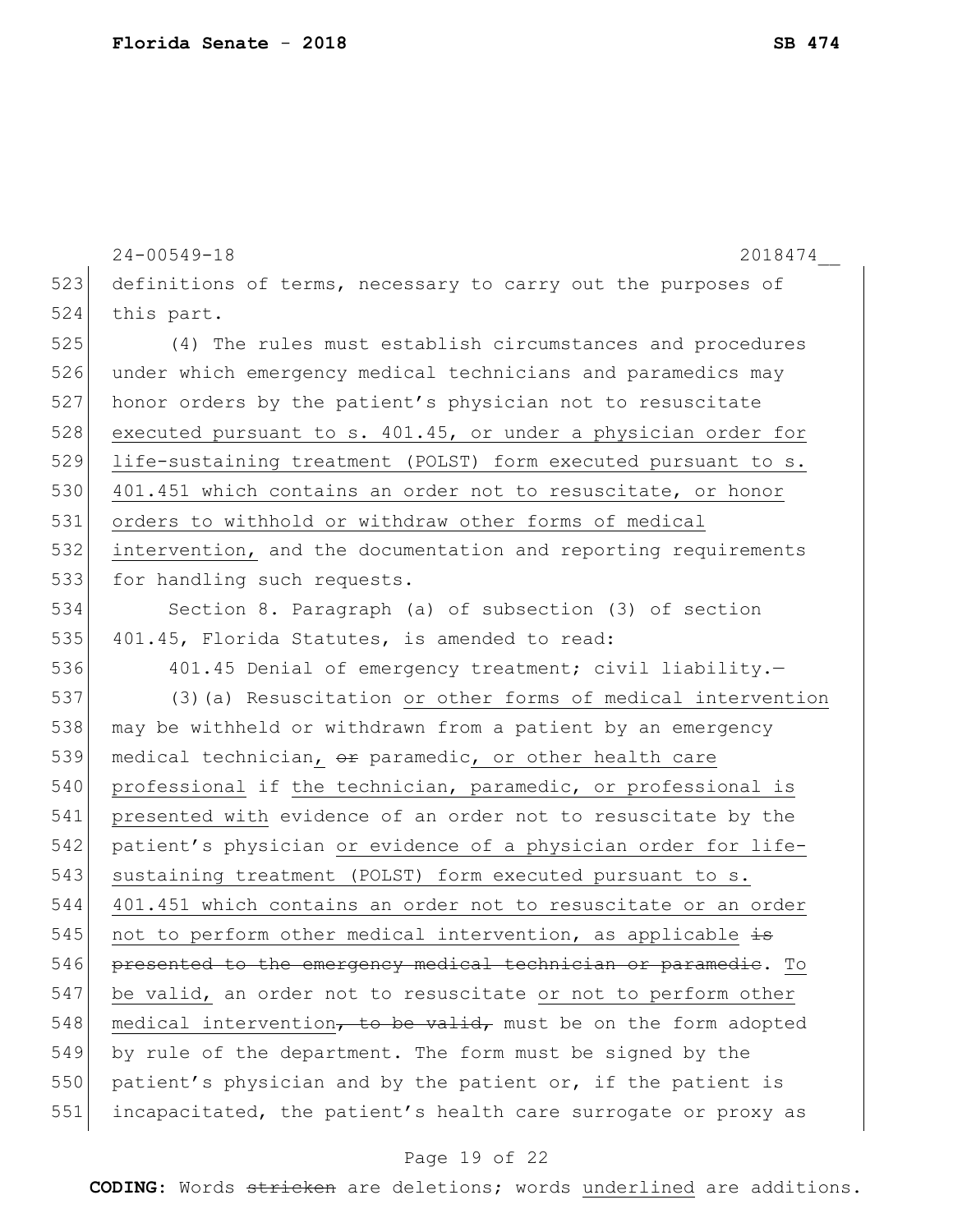|     | $24 - 00549 - 18$<br>2018474                                     |
|-----|------------------------------------------------------------------|
| 552 | provided in chapter 765, court-appointed quardian as provided in |
| 553 | chapter 744, or attorney in fact under a durable power of        |
| 554 | attorney as provided in chapter 709 or, if the patient is a      |
| 555 | minor, the patient's parent or legal guardian. The court-        |
| 556 | appointed quardian or attorney in fact must have been delegated  |
| 557 | authority to make health care decisions on behalf of the         |
| 558 | patient.                                                         |
| 559 | Section 9. Subsection (4) of section 429.255, Florida            |
| 560 | Statutes, is amended to read:                                    |
| 561 | 429.255 Use of personnel; emergency care.-                       |
| 562 | (4) Facility staff may withhold or withdraw cardiopulmonary      |
| 563 | resuscitation or the use of an automated external defibrillator  |
| 564 | if presented with an order not to resuscitate executed pursuant  |
| 565 | to s. 401.45 or a physician order for life-sustaining treatment  |
| 566 | (POLST) form executed pursuant to s. 401.451 which contains an   |
| 567 | order not to resuscitate. The department shall adopt rules       |
| 568 | providing for the implementation of such orders. Facility staff  |
| 569 | and facilities are shall not be subject to criminal prosecution  |
| 570 | or civil liability, and are not nor be considered to have        |
| 571 | engaged in negligent or unprofessional conduct, for withholding  |
| 572 | or withdrawing cardiopulmonary resuscitation or the use of an    |
| 573 | automated external defibrillator pursuant to such an order or a  |
| 574 | POLST form which contains an order not to resuscitate and rules  |
| 575 | adopted by the department. The absence of an order not to        |
| 576 | resuscitate executed pursuant to s. 401.45 or a POLST form       |
| 577 | executed pursuant to s. 401.451 does not preclude a physician    |
| 578 | from withholding or withdrawing cardiopulmonary resuscitation or |
| 579 | the use of an automated external defibrillator as otherwise      |
| 580 | authorized permitted by law.                                     |

# Page 20 of 22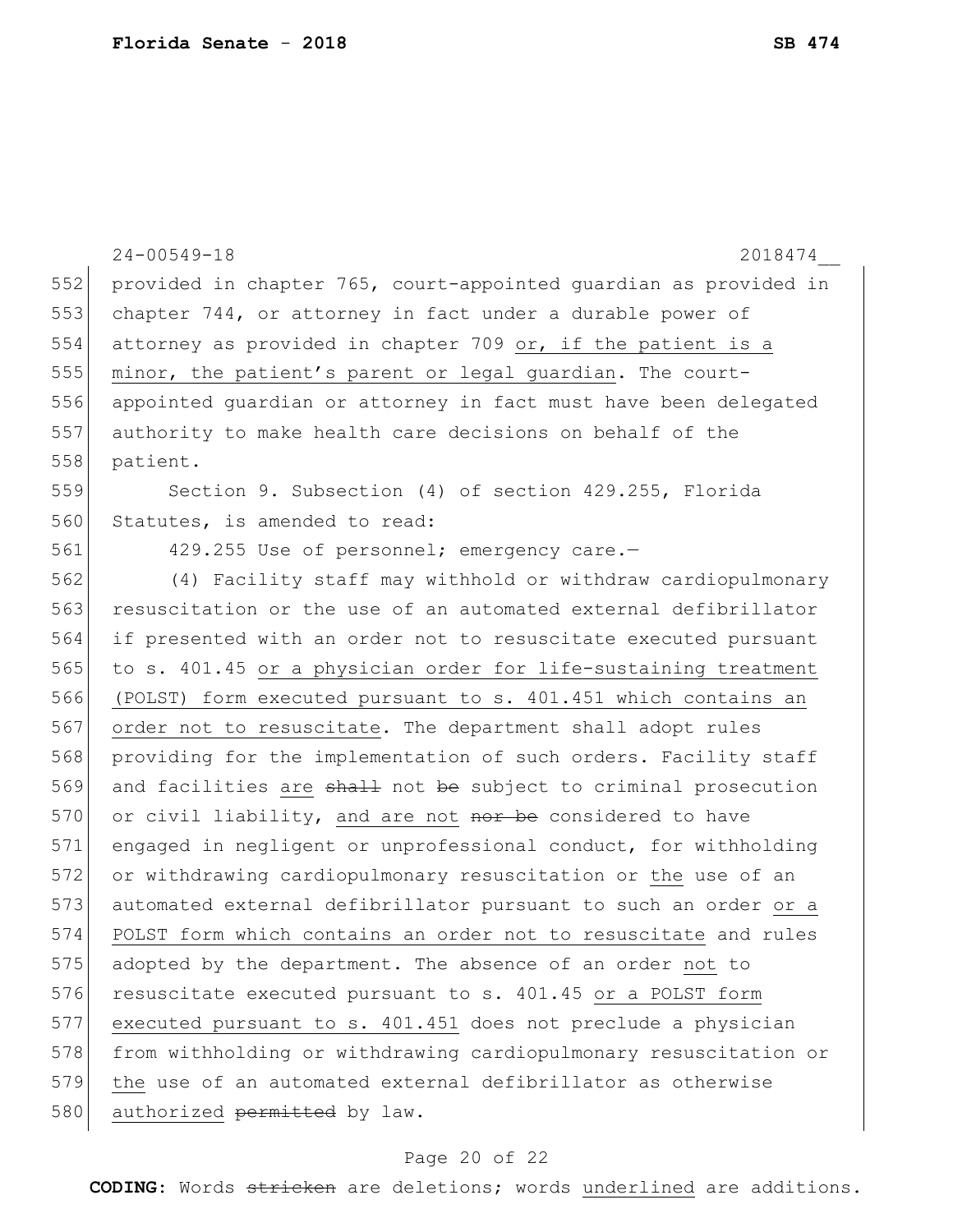24-00549-18 2018474\_\_ 581 Section 10. Subsection (3) of section 429.73, Florida 582 Statutes, is amended to read: 583 429.73 Rules and standards relating to adult family-care 584 homes.— 585 (3) The department shall adopt rules providing for the 586 implementation of orders not to resuscitate and physician orders 587 for life-sustaining treatment (POLST) forms executed pursuant to 588 s. 401.451. The provider may withhold or withdraw 589 cardiopulmonary resuscitation if presented with an order not to 590 resuscitate executed pursuant to s. 401.45 or a POLST form 591 executed pursuant to s. 401.451 which contains an order not to 592 resuscitate. The provider is  $shall$  not be subject to criminal 593 prosecution or civil liability, and is not nor be considered to 594 have engaged in negligent or unprofessional conduct, for 595 withholding or withdrawing cardiopulmonary resuscitation 596 pursuant to such orders an order and applicable rules. 597 Section 11. Present subsections (7) and (8) of section 598 456.072, Florida Statutes, are redesignated as subsections (8) 599 and (9), respectively, and a new subsection (7) is added to that 600 section, to read: 601 456.072 Grounds for discipline; penalties; enforcement. 602 (7) A licensee may withhold or withdraw cardiopulmonary 603 resuscitation or the use of an automated external defibrillator 604 if presented with an order not to resuscitate executed pursuant 605 to s. 401.45 or a physician order for life-sustaining treatment 606 (POLST) form executed pursuant to s. 401.451 which contains an 607 order not to resuscitate. The department shall adopt rules 608 providing for the implementation of such orders. A licensee is 609 not subject to criminal prosecution or civil liability, and is

#### Page 21 of 22